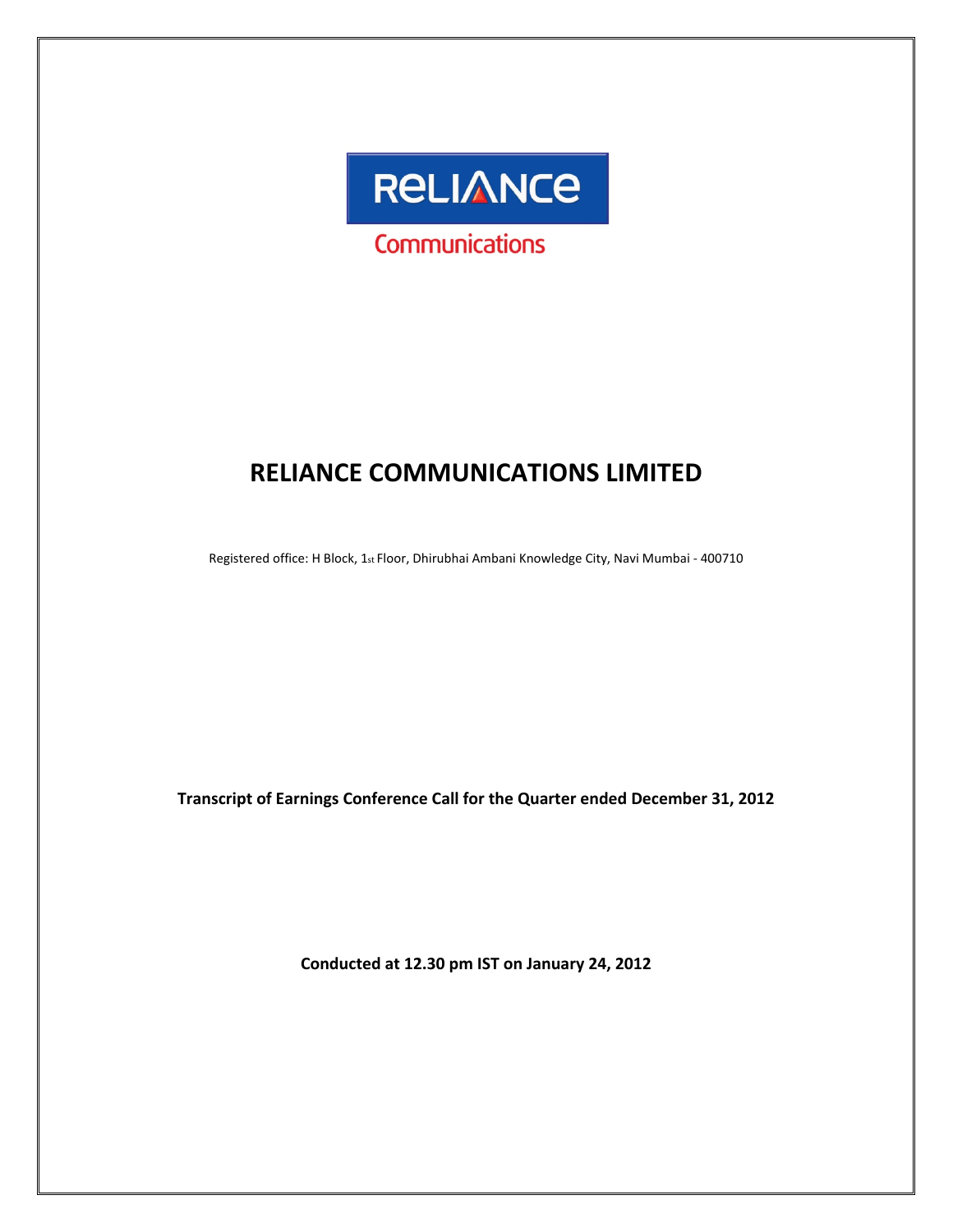# **Moderator:**

Thank you for standing by and welcome to Reliance Communications' global earnings conference call on the Reliance Audio Conferencing platform.

This is Mamta, the moderator for this conference.

At this time, all the participants are in listen-only mode. There will be a presentation followed by a question and answer session at which time if you wish to ask a question, please press \*1 on your telephone. Please be advised, this conference is being recorded today.

Today, we have the senior management team from Reliance Communications namely Mr. Gurdeep Singh, Mr. Punit Garg, Mr. Arvind Narang and Mr. Hasit Shukla.

The call will begin with some key observations by the management followed by a question and answer session. I must remind you that the overview and discussions today may include some forward‐looking statements that must be viewed in conjunction with the risks that the company faces.

I hand over the call now to Mr. Gurdeep Singh. Thank you.

# **Gurdeep Singh:**

Thank you, Mamta.

It's a pleasure to once again welcome you all to discuss Reliance Communications' financial performance for the quarter ended December 31st, 2012.

On Wednesday i.e. January 23rd 2013, our Board of Directors adopted the un‐audited results for the quarter ending December 31st, 2012. The Media Statement, Quarterly Report and The Results have been uploaded on our web site and I hope you have had a chance to go through the same.

Let me start by sharing the key highlights of this quarter:

- **Revenue:** We are happy to share that RCOM's third quarter consolidated revenue stood at Rs. 5,301 crore, as against Rs. 5,055 crore, up by 4.9% year on year basis
- **EBIDTA** at Rs. 1,653 crore as against Rs. 1,614 crore, a growth of 2.4 % year on year. RCOM consolidated EBIDTA margin at 31.2%, amongst the highest in the industry
- **RPM:** Our RPM is now healthy 43.9 paisa, amongst the highest in the industry.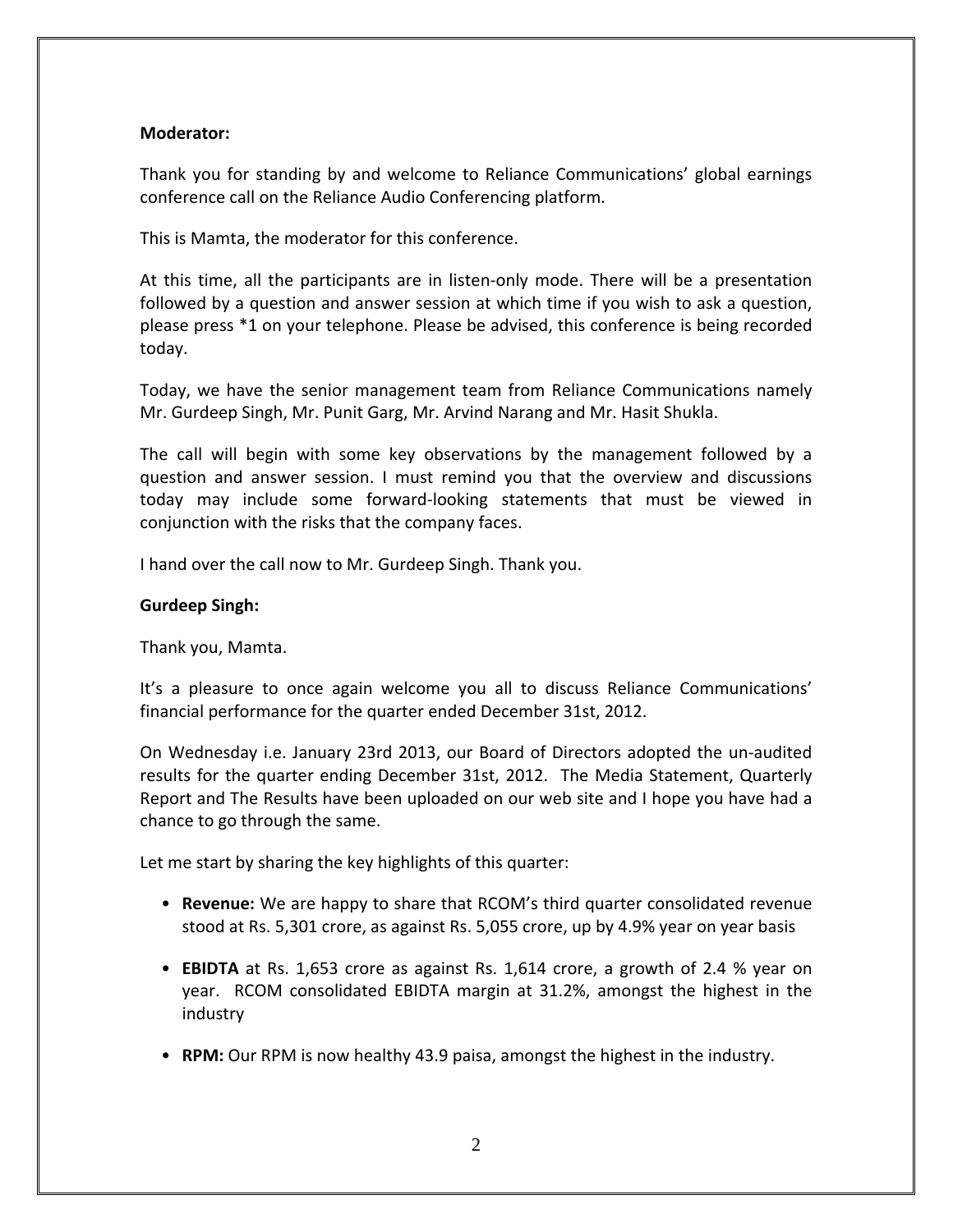- **Non‐voice revenue:** Our non‐voice revenue contribution to wireless revenues is at 20.9% and amongst the highest in the industry.
- **GEBU Revenue and EBIDTA:** In our Global Enterprise Business Unit, we achieved revenue of Rs. 2,454 crore as compared to Rs. 2,352 crore, a growth of 4.4 % year on year basis with an EBITDA of Rs. 567 crore. Global and Enterprise Business Unit contribute a very steady 34% of RCOM's business.
- **Free Cash Flow:** RCOM continues to be Free Cash Flow positive in this quarter. Against EBIDTA of 1,653 crore, RCOM invested 416 crore on CAPEX and as mentioned in the previous call, the peak of capex intensity is behind us. RCOM has already pre‐invested in a strong fiberized transport & backhaul network and future Capex requirements would focus on network quality, capacity, enterprise data center and wireless data growth.

# **Let me now share the financial and operational performance of our wireless business:**

- Wireless revenue stands at Rs. 4,515 crore up by 4.7% year on year on comparable basis
- Wireless EBIDTA at Rs. 1,206 crore up by 14.9% year on year on comparable basis
- We have continued our increased focus on data and provide high speed data coverage in over 1,300 towns in India
- We serve 27.6 Mn. data customers out of which 6.1 Mn are 3G customers, highest in the industry
- Total data usage on our network at 22,512 Terabyte and data usage per sub at 280 MB, which is highest in the industry.

**I will now briefly talk about current status of Indian Telecom Sector.** During the last year, after cancellation of licenses by Honorable Supreme Court and post spectrum auctions in the month of November, industry is witnessing consolidation. High spectrum cost and increasing cost pressures have led some players to reduce the number of circles in which they operate while some others have completely exited the market. This has opened up new opportunities and we aim to increase our incremental share in the market. We also expect that this consolidation will reduce the competitive intensity in the market place and will bring back the pricing power in the industry, which will help improve the RPMs going forward.

Telecom Industry is under pressure on several fronts. However, the impact of these pressure points varies for each player in the industry. Some of these issues, which have huge cash-flow impact, include one-time access spectrum charge and high cost of spectrum renewal payout along with re-farming in next  $2 - 3$  years.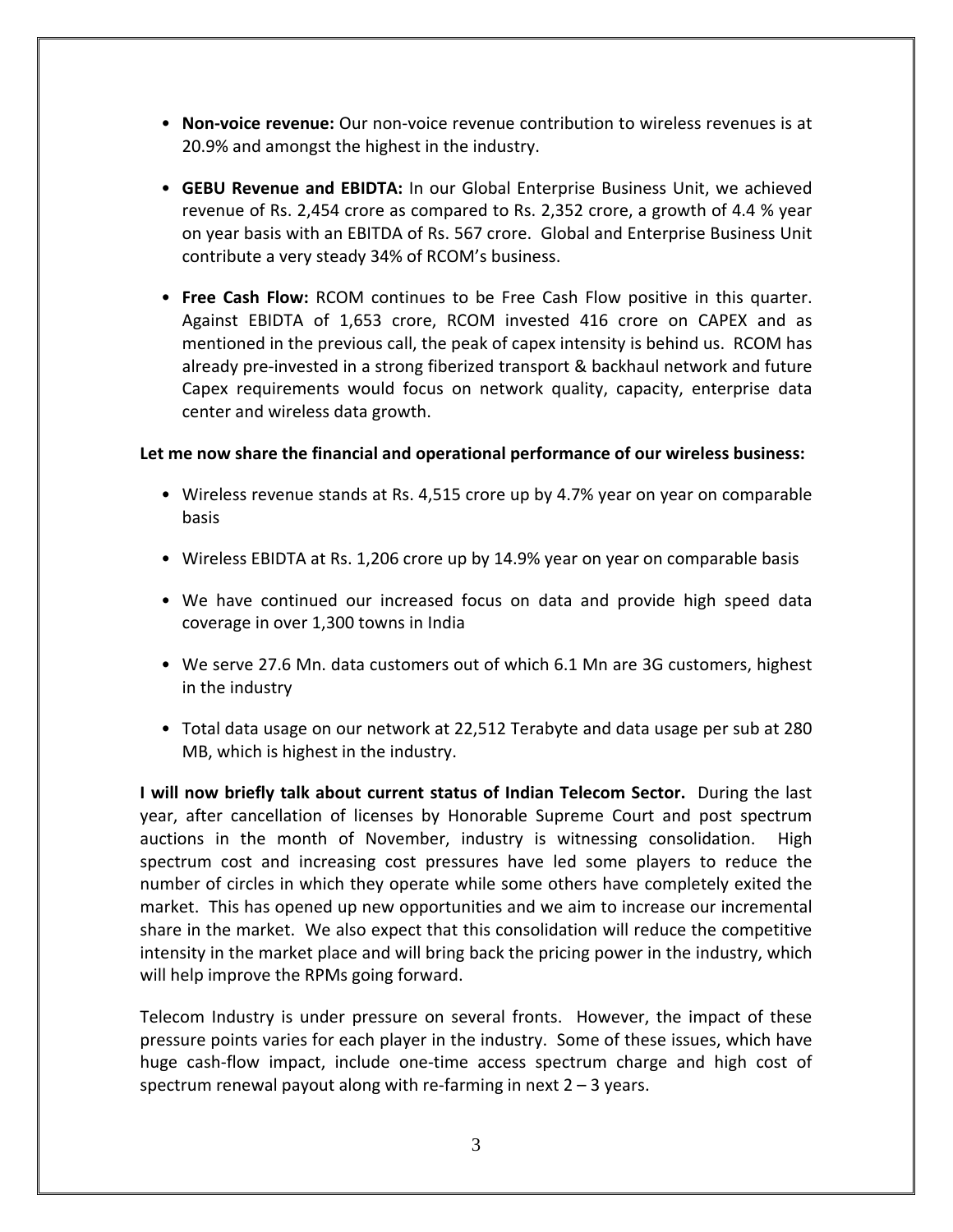There is also likely to be pressure on many operator's P&L due to abolition of national roaming, SMS traffic migrating towards new messenger apps & disapproval of 3G ICR arrangements by the Government.

Though these developments have bearing on the whole sector, RCOM impact is relatively modest as historically RCOM never had these advantages in the competitive landscape. In fact, as some of these disparities are removed, it will now be a level playing field. Since, RCOM marginally affected by issues related to high payouts and network reconfiguration due to re‐farming of spectrum, it would take this opportunity to fully concentrate on superior execution on the ground.

In order to sustain these macro pressure points, industry need to focus on enhancing revenues along with reduction in operating expenditure, so that the additional funding requirements can be minimized. Tightening of acquisition guidelines has already reduced net additions across industry. This coupled with rationalization of channel commission has reduced acquisition cost for the industry. We believe that for industry to improve revenues, price hike is imminent. And this could happen multiple times in the next 12 – 18 months. Since RCOM has modest incremental payment obligation in foreseeable future, the positive impact of pricing power will help in increasing the economic value of business versus some other players where payment obligation is so large that it can at best partially offset inflows for price hike.

**Now, let me talk about future revenue growth opportunity.** We believe that industry currently has  $550 - 600$  Mn. unique users. Going forward in next  $3 - 4$  years, approximately 200 ‐ 300 Mn. more users can go mobile in India. We expect voice to continue as "Bread and Butter" for the industry, but data will expand exponentially from its lower base. We expect data to contribute over 40% of incremental revenues in next 2 – 3 years, primarily driven by data consumption on large and small screens.

This is a great opportunity for RCOM. We are best positioned for this data opportunity as our network is "Built for Internet". RCOM's unmatched Pan India access network deployed across technology platforms along with world's largest IP enabled backhaul network gives it a unique competitive advantage. RCOM has historically invested in creating robust backhaul network, fiberizing most of urban centres / major cities' sites, which are capable of high speed / broadband services including handling 4G services.

**New initiatives and partnerships at RCOM:** As mentioned in my second quarter's address, we have now adopted a spectrum based "Go To Market" strategy, clearly focusing on 3G States 900 MHz circles, 3G Metro 1800 MHz circles and 3G dark circles. We are focused on gaining incremental Revenue Market Share and aiming to garner significant share of data market in most of the geographies.

Now for the past six months, we have taken various initiatives in various phases starting with retail engagement, aligning our organization structure with our "Go To Market"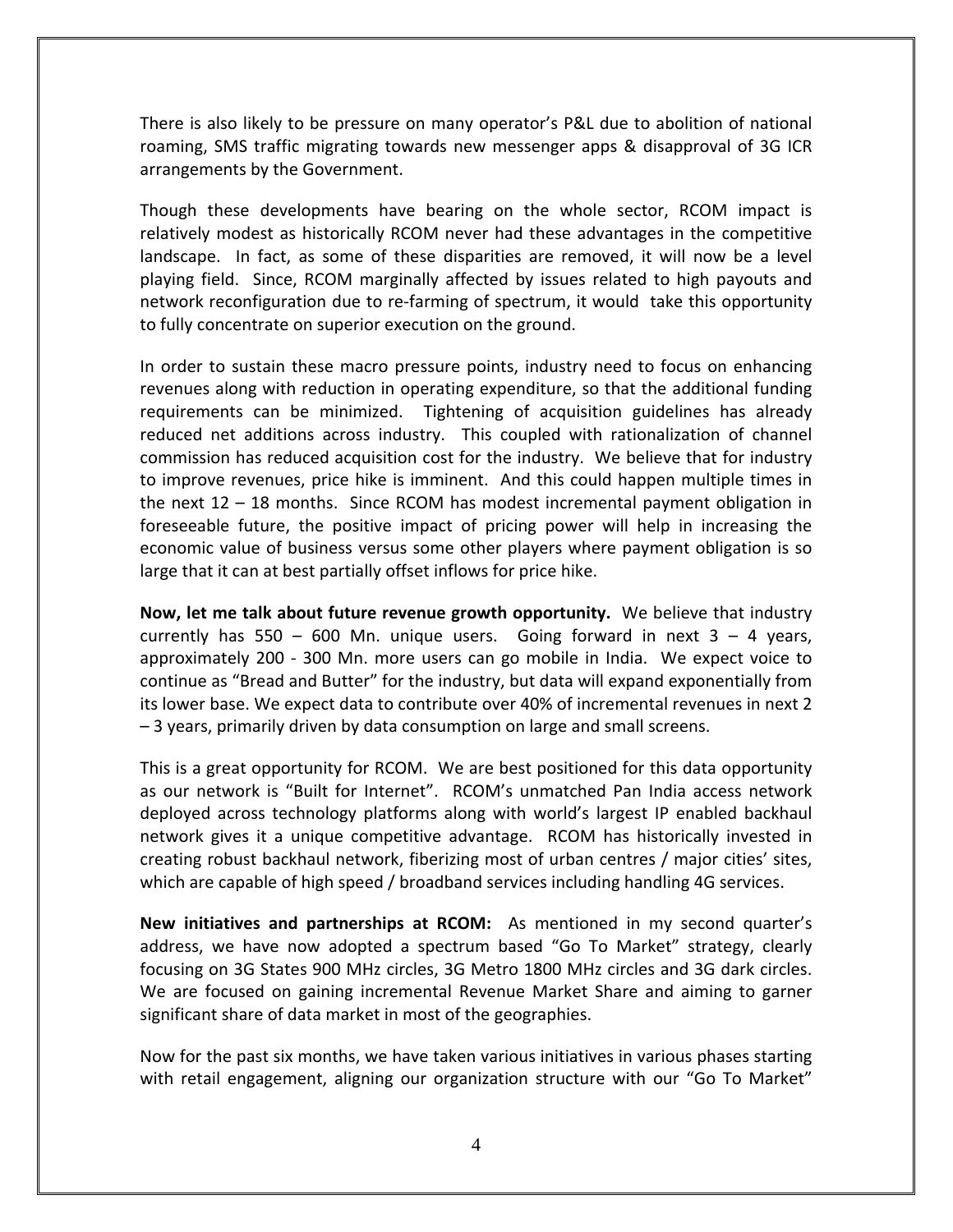strategy, harmonizing our technology platforms and we will work on brand re‐fresh in coming months.

- In the first phase, we started actively focusing on retail engagements for improving our reach and enhancing channel efficiency. We worked on the channel processes and channel payouts to become the preferred brand for the retail. We have implemented a common electronic recharge platform for GSM and CDMA customers on a pan‐India retail basis. The counter share of Reliance services in key retail outlets have increased during the quarter. A series of large format retail stores and e‐Retail partnerships were executed for selling and promoting the services, esp. Data dongles and proprietary devices, including tablets.
- As the spectrum cost varies by circles, second phase was to more to align our organisation structure on the basis of our "Go To Market" strategy. We have adopted "Circle as a Country" approach rather than having a Pan India "Fit for All" approach. Now we have a leaner, meaner and more empowered field organization.
- Currently, in our third phase, we are in the process of re-harmonising our technology platforms to be ready for internet generation. RCOM's improved platform capabilities will increase self care functionality for voice and data customers including applications to run on handheld devices. It will provide us with an ability to sell, deliver and hence offer services based on specific applications of customer choice than data as a whole bundle. It will deploy system capabilities to analyze customer interaction and usage in real time and align treatment processes. This will also help in enhancing billing system capability to support emerging use of voice and differentiated data.

During the same time, we have initiated several cost optimization and RPM enhancement initiatives. As far as Network Cost is concerned, we are concentrating on reducing utilities cost along with adopting managed services approach (which I will discuss later). The channel commissions have been revised downwards and indirect costs are being closely examined to optimise acquisition costs. The new customer facing organization, moving away from hubs will allow us in optimizing manpower cost. For RPM enhancement, we have increased our Prepaid tariffs in the 2nd quarter by 25%. This quarter we have firmed up data tariffs to improve the realized rates. So, in the past six months or so we are doing some serious under water paddling to gear ourselves to gain at‐least market to market incremental Revenue Market Share and sustain profitability.

As far as our CDMA network is concerned, we are strategically focusing on providing 'data services' through this spectrum. We are concentrating on device agnostic high data usage subscribers on CDMA network, and we have seen that these subscribers have a longer life cycle on the network. RCOM aims to garner dominant share in the large screen connectivity market through CDMA network. In the 13 circles, where we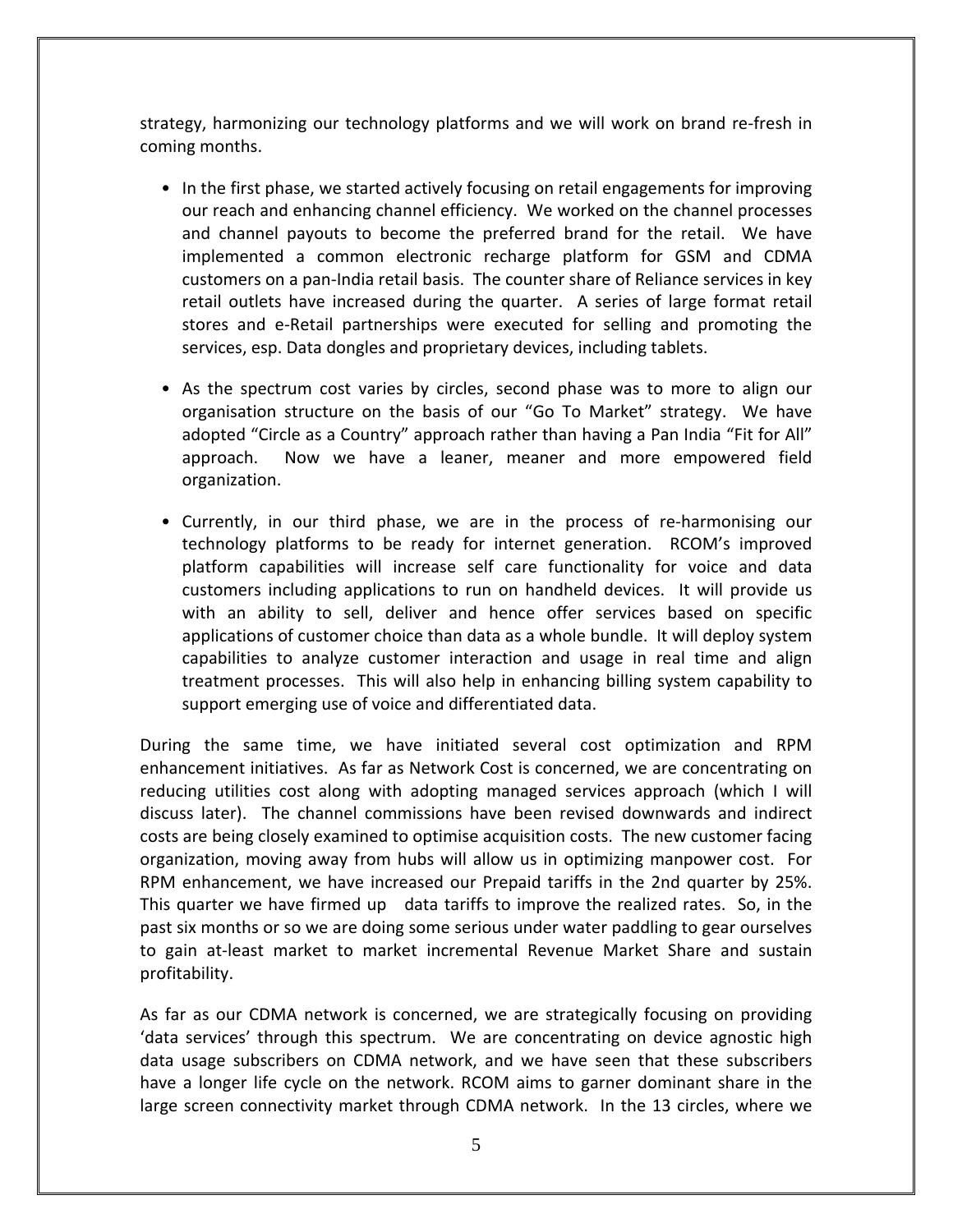have both 3G and HSD spectrum, we aim to dominate both large screen and small screen devices. In the rest of the 9 circles, where we have only HSD spectrum, we target to lead large screen data market and simultaneously introduce branded CDMA smart‐ phones with top 5 smart‐phone brands.

Last week, RCOM and Alcatel‐Lucent entered India's first end‐to‐end managed services billion dollar long term contract. This partnership will further improve network performance and customer experience by offering Next Generation telecom solutions across multiple devices and platforms. Through this agreement, we are aiming to achieve cost effectiveness by introduction of next gen processes, tools and integrated management. This will help us in creating a leaner organisation, moving 4,000 employees to partner rolls, providing them with global opportunities. This will also reduce Investment risks with pre-defined costs, targeted towards enhancing customer experience. The contract which extends RCOM's existing relationship with Alcatel-Lucent will deliver world‐class, seamless voice and data communications services to RCOM customers. Alcatel‐Lucent will enhance RCOM's operations and synergize independent wireless and wireline teams to form a single network management organization.

Subsequent to our exclusive partnership with Google for Android platform, we had announced more partnerships and unique plans in the market including exclusive partnership with "WhatsApp", "Facebook Messenger Plan", etc. These partnerships provide customer stickiness and compelling new experience with incredible affordability to Smartphone users across the country on our superior network.

# **Let me now ask Punit to cover the non‐wireless businesses.**

# **Punit Garg**

# **Carrier Business**

Our Carrier business continued its strong performance with order booking of over INR 337 crores. We continue to upgrade our network across Middle East, Asia and America's route. We continue to strengthen our relationship with our growing BFSI, Trading, and Content Distribution Networks (CDN), etc customer base across the Trans‐Atlantic route by being the fastest Trans‐Atlantic carrier between New‐York and Slough with latency of 64.6 milliseconds. We have also implemented technology agnostic systems across our Asia route to support the next wave of growth with added Optical Transport Network (OTN) capabilities.

The International Voice segment continued its robust growth; traffic has grown by 9% on YoY basis driven by increase in inbound traffic. We continue to grow leaps and bounds in Asia where our traffic has grown by 26% on a YoY basis. Our Single Board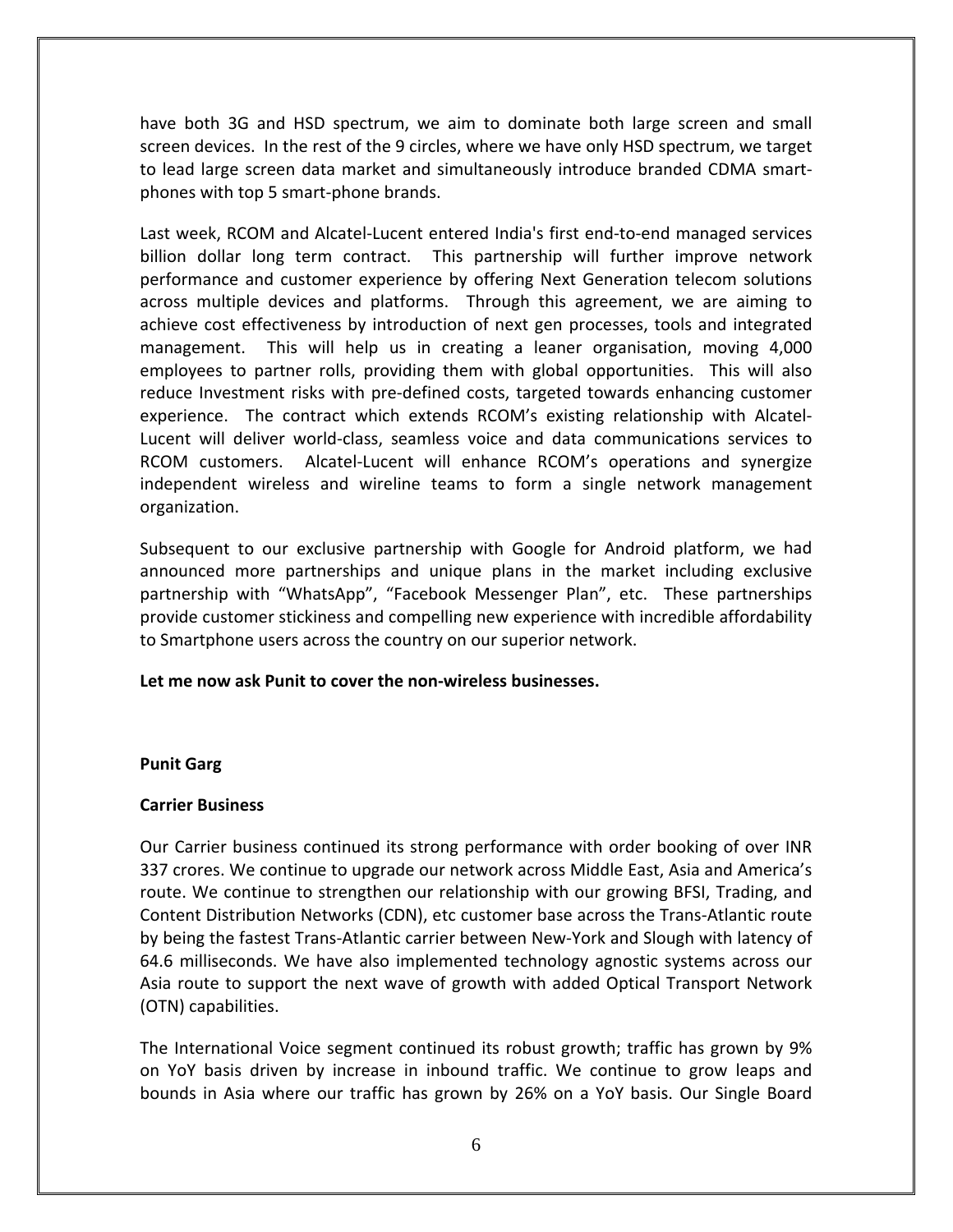Number (SBN) service has grown by 30% on QoQ basis with increased demand from enterprise customers.

In the National Long Distance business, we have signed orders of more than Rs. 89 crore primarily for bandwidth sales to private service providers.

# **Enterprise Business**

In Enterprise business, we have signed contracts of over Rs 304 crores in Q3 FY2012‐13.

Keeping our focus on provided the best services to the fast paced enterprise customers we introduced a unique solution known as 'Connect Prime' that encompasses our strengths of unmatched Wireless Connectivity and Enterprise customer solutions. With 'Connect Prime' we strive to provide the most cost optimized and efficient connectivity option to our growing SMB and Enterprise customer base.

Our Q‐o‐Q success in the government vertical continued as we bagged order from National Payments Corporation of India, Steel Authority of India and others. We added several news logos in the Enterprise space across business verticals including financials, IT & ITES, Manufacturing and Media & Electronics.

Going forward we would continue to focus on providing the best service, technology and products to our customers both in the Carrier and Enterprise space. We would leverage our proven expertise in India and outside India to gain more wallet share of existing customer and increased revenue share with new logos.

# **Rewards and recognition:**

I am delighted to share that Reliance is the winner of Aegis Graham Bell Awards 2012 for "Best Broadband Data Network", which reinforce our belief that RCOM is best positioned to capitalize data opportunity with its "Built for Internet" network. During the quarter, RCOM also won the EMC Transformers Award 2012 in being the leading edge IT BIG DATA successes. We won this Award for our initiative in building Next Generation BIG DATA Analytics Platform.

# **To summarise, let me reiterate:**

- 1. RCOM has now adopted a spectrum based "Go To Market" strategy, clearly focusing on 3G States 900 MHz circles, 3G Metro 1800 MHz circles and 3G dark circles
- 2. RCOM has taken "Circle as a Country" approach rather than having a Pan India "Fit for All" approach
- 3. RCOM will leverage its CDMA spectrum for data network and focus on branded smart‐phones and dongles.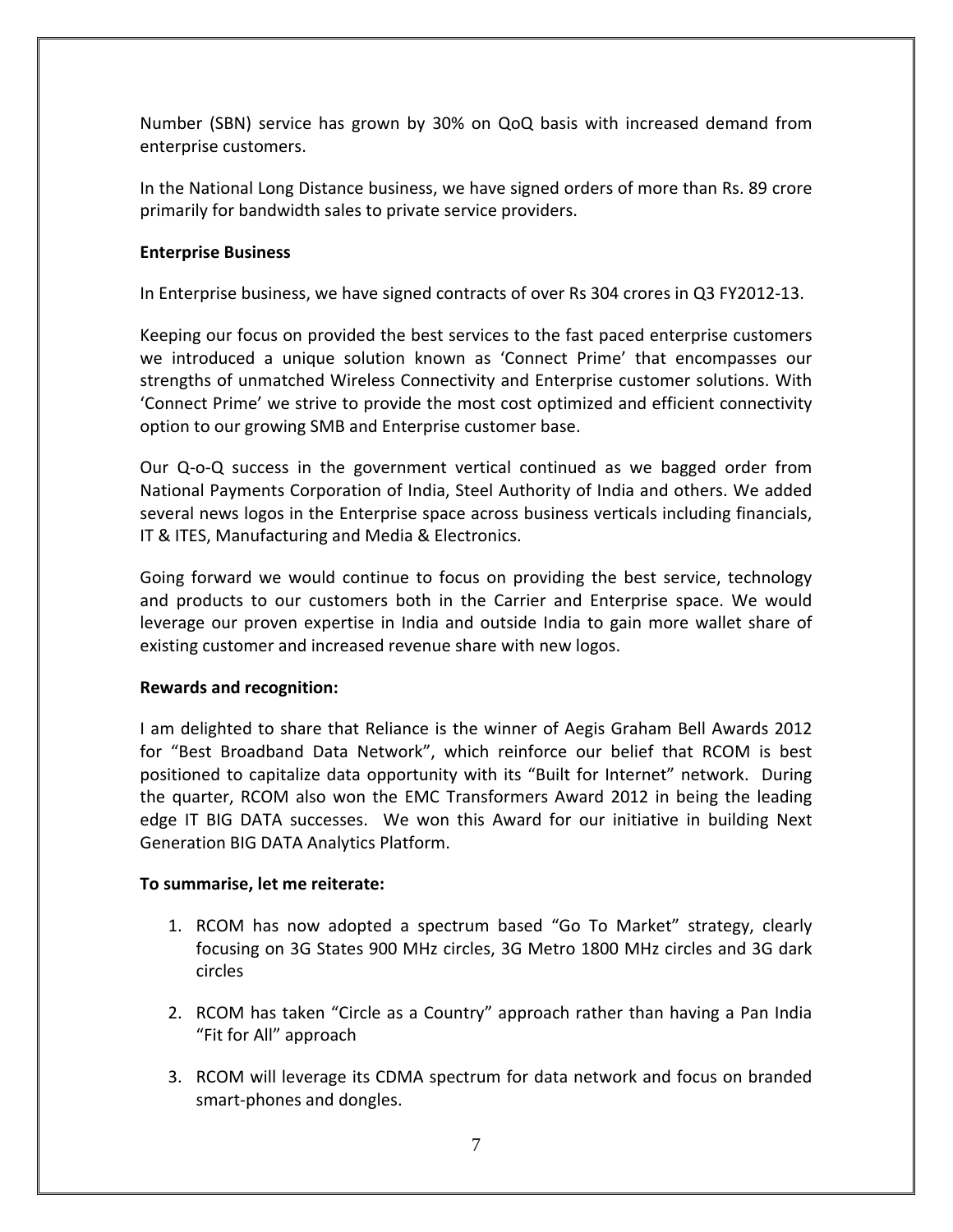4. RCOM would consolidate its leadership position in data, backed by 3G & HSD data spectrum in 13 circles and HSD spectrum in 9 circles.

Finally, I would like to emphasize that RCOM will focus on superior execution and gaining incremental Revenue Market Share by mark to market or better performance with sustained profitability.

Thank you. And I would now like to hand you back for the Q&As.

# **Moderator:**

Certainly Sir. At this time participants who wish to ask a question, please press \*1 on your telephone keypad and wait for your name to be announced.

First question comes from Mr. Sachin Salgaonkar from Goldman Sachs. You may go ahead please.

# **Mr. Sachin Salgaonkar:**

Hi, thank you for the call. I have three questions. First, what led to QoQ revenue decline in GEBU business in the current quarter? Secondly, data usage per subscriber has showed a strong growth on a Q-o-Q basis but the equivalent revenues have not grown up that high. Does this imply that there was pressure on 3G tariff during the quarter? And lastly, your thoughts on the demand for CDMA spectrum in the upcoming auction, after the government slashed the reserve price by 50%. Thank you.

#### **Mr. Gurdeep Singh:**

Sachin, thank you very much for being on the call. Let me answer your second and third question, before we come back to the GEBU question. You are right, the data growth is not commensurate with an incremental revenue in a linear ratio because of the reduction in the 3G price. However, the good part is that the off-take is very encouraging. This is a temporary blip and going forward as the off-take continues to improve we may see a faster jump in the revenues on account of the data. Coming to the second question on the CDMA auction and the slashing of the prices, would we participate in the auction? I think AUSPI has highlighted to the government about the weak ecosystem of CDMA as compared to GSM because of technical advancement,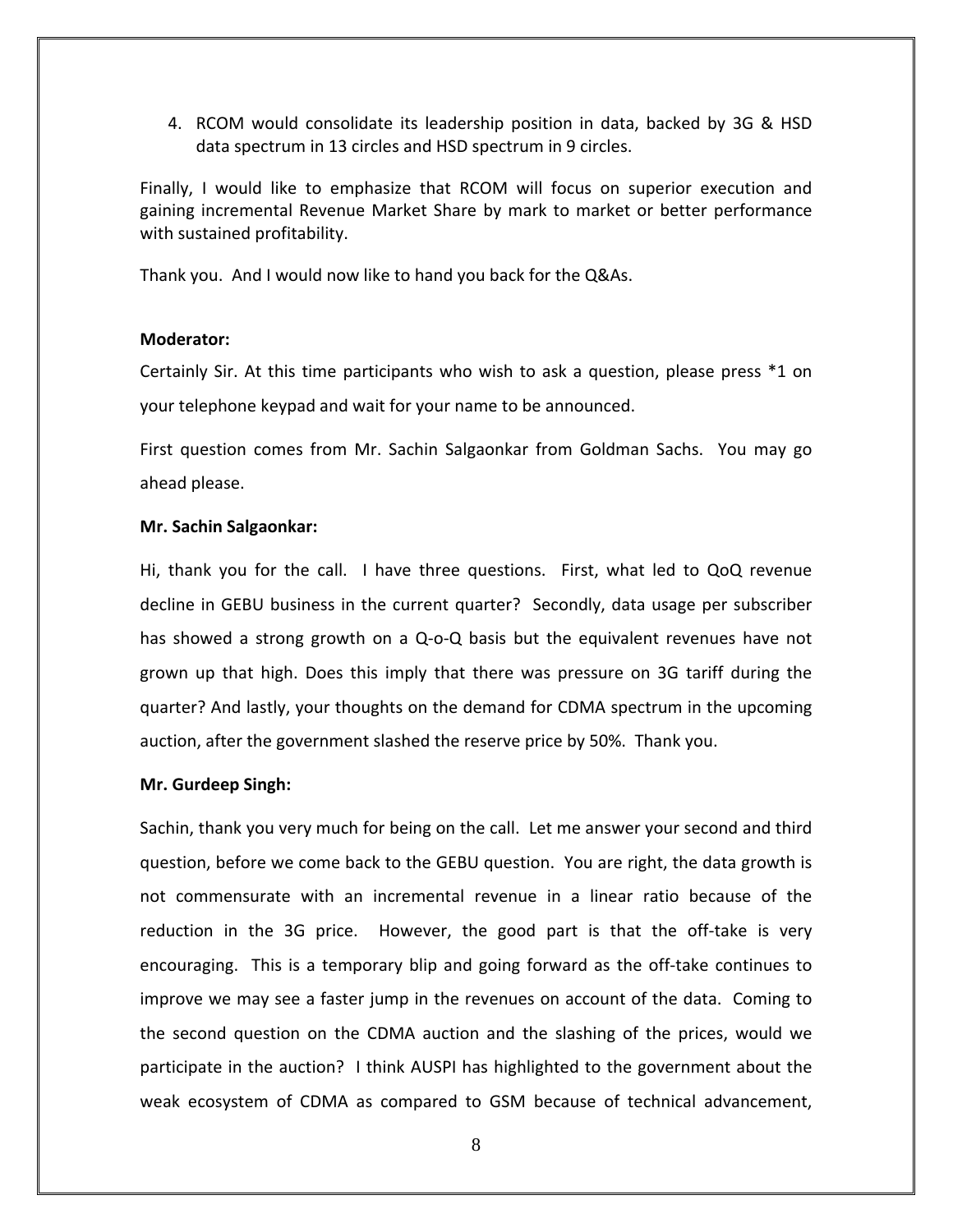inter‐operability, roaming, and variety of handsets. Government has slashed CDMA prices by 50% but AUSPI has stated that it is still high and we expect more reduction. However, having said that, we are still evaluating our spectrum strategy and we will take a call closer to the auction.

I will hand it over to Punit for the GEBU question.

### **Mr. Punit Garg:**

Thanks. If you look at GEBU revenues of the last quarter, we have grown by 0.9%. We have a very healthy backlog which needs to be implemented in the coming quarters. When you sign a contract, it typically takes 6 to 9 months for implementation and realizing the full revenue potential out of that. We have over Rs. 300 crores of revenue backlog to be implemented as of 31st December, 2012.

# **Mr. Gurdeep Singh:**

Sachin, does it answer all your three questions?

#### **Mr. Sachin Salgaonkar:**

Yes, very much Gurdeep and Punit, thank you. I just have one follow‐up question and this is mainly related to the media articles which came in last few days talking about a potential agreement between RIL and RCOM. So, my question on this is, if in future whenever such kind of a deal gets signed out and if indeed it goes through, I was wondering if RCOM is ready to sign the deal at the discounted prices to the market prices for rental. Is this something the management is open for as it leads to a huge increase in tenancy?

#### **Mr. Gurdeep Singh:**

Sachin, it is premature for me to discuss any contour of any deal. What I can share with you at this stage is that Reliance Infratel is in advanced stages of discussion for a large infrastructure deal with 3 potential operators, and as and when we are able to consummate this transaction, we will certainly let everyone know.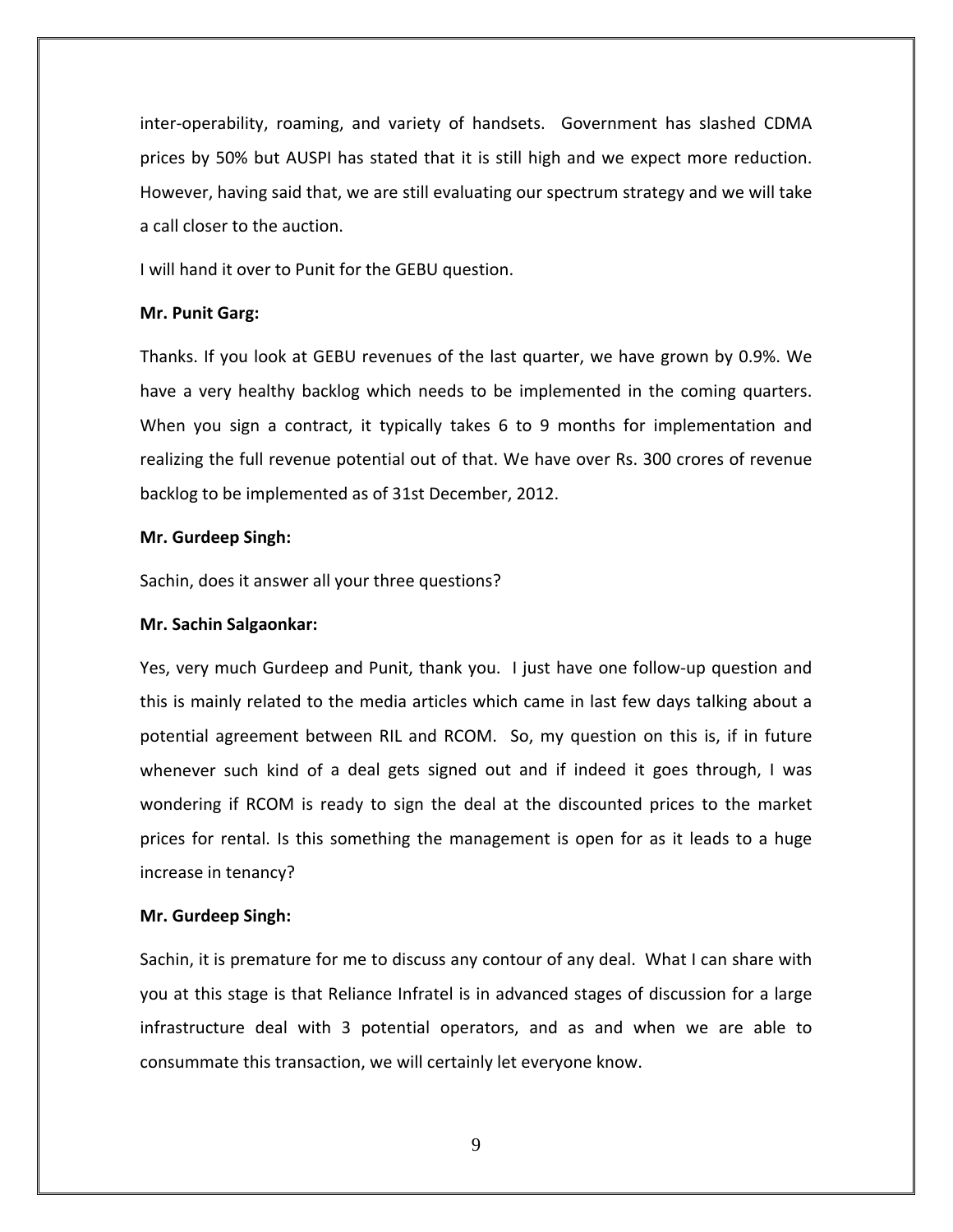# **Mr. Sachin Salgaonkar:**

Got it. Thanks a lot and all the very best for future.

#### **Mr. Gurdeep Singh:**

Thank you very much Sachin.

#### **Moderator:**

Thank you, sir. Next question comes from Mr. Shobhit Khare from Motilal Oswal Securities. You may go ahead please.

# **Mr. Shobhit Khare:**

Good afternoon sir. Thanks very much for the opportunity. My first question is on SG&A expenses. I did not see any savings from the reduced channel commissions. I think last quarter there were some sponsorship expenses, but still this quarter again we have seen growth in SG&A expenses. So I just wanted to understand that.

# **Mr. Gurdeep Singh:**

Shobhit, thanks for being on the call. Shobhit, in the past 6 months we have been doing a furious peddling under water, and we primarily aim at enhancing our distribution reach, quality of our distribution and moving up the value chain of the distribution in terms of our representation and a fair market share coming from A+, A and B+ outlets. So, I would say that in the last 3 to 6 months, we have invested in improving the quality of our channels. Now that phase is nearly over, we see the benefits of reduced channel commissions and alignment of the acquisition cost coming into the profit margin in the future.

#### **Mr. Shobhit Khare:**

Okay, and sir my second question is on the tariff hike which we took in September. So, we have seen some RPM improvement here but what kind of impact is already there in the third quarter number and have we also hiked the voucher rates as is being reported by media for our competitors?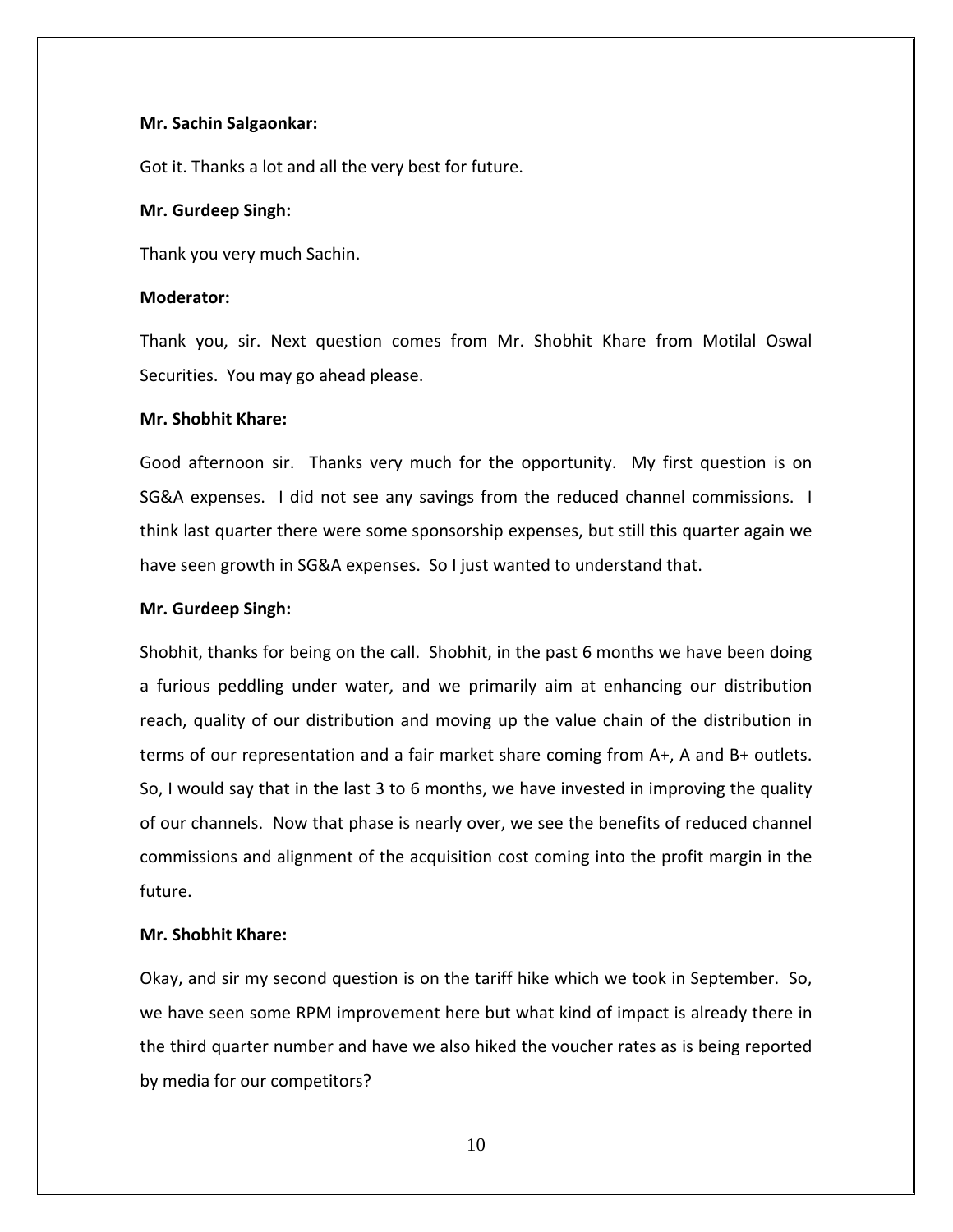#### **Mr. Gurdeep Singh:**

Shobhit, as you rightly said, in the month of September, we moved the base tariff rates in per second pulse from 1.2 to 1.5 paise and we are the only operator running across India a 1.5 paise base tariff rates in the telecom sector. We said at that time that we will complete the process for new acquisitions by end of October, which we did, and we said as the customers are in various buckets of tariff validity, as and when their validities expire we will also move them to the same base rate and this process would take few months. We are halfway through that process and I must say that during this period we have not observed any linear inverse relationship between the tariff hike and the usage. Yes, the free minutes on the network has certainly moved out which is a good news. We have reported a 0.5% MOU growth over quarter on quarter. It could have been better had we not eliminated this freebie free minutes and capped some of these low yielding customers, but if you see the impact of that on the RPM, it is a combination of these two things. In early January we have taken another correction in the tariff, more impacting on special tariff vouchers and promotional tariffs across on‐net, off‐net and STD. So in the first 10 days of January we rationalized these tariffs, again in line with our go‐to‐market strategy of 3G states, 3G metro and 3G dark circle, circle by circle. All these measures taken and with the alignment of the traffic to these changes we see a good linear equation between the tariff and the revenue increase going forward and even the usage growth.

# **Mr. Shobhit Khare:**

Okay sir.

#### **Mr. Gurdeep Singh:**

And just to answer the other question on the margin, we did take a one‐time cost in the last quarter on account of ICC sponsorship.

# **Mr. Shobhit Khare:**

Okay. Got it Sir. Thanks a lot and all the best.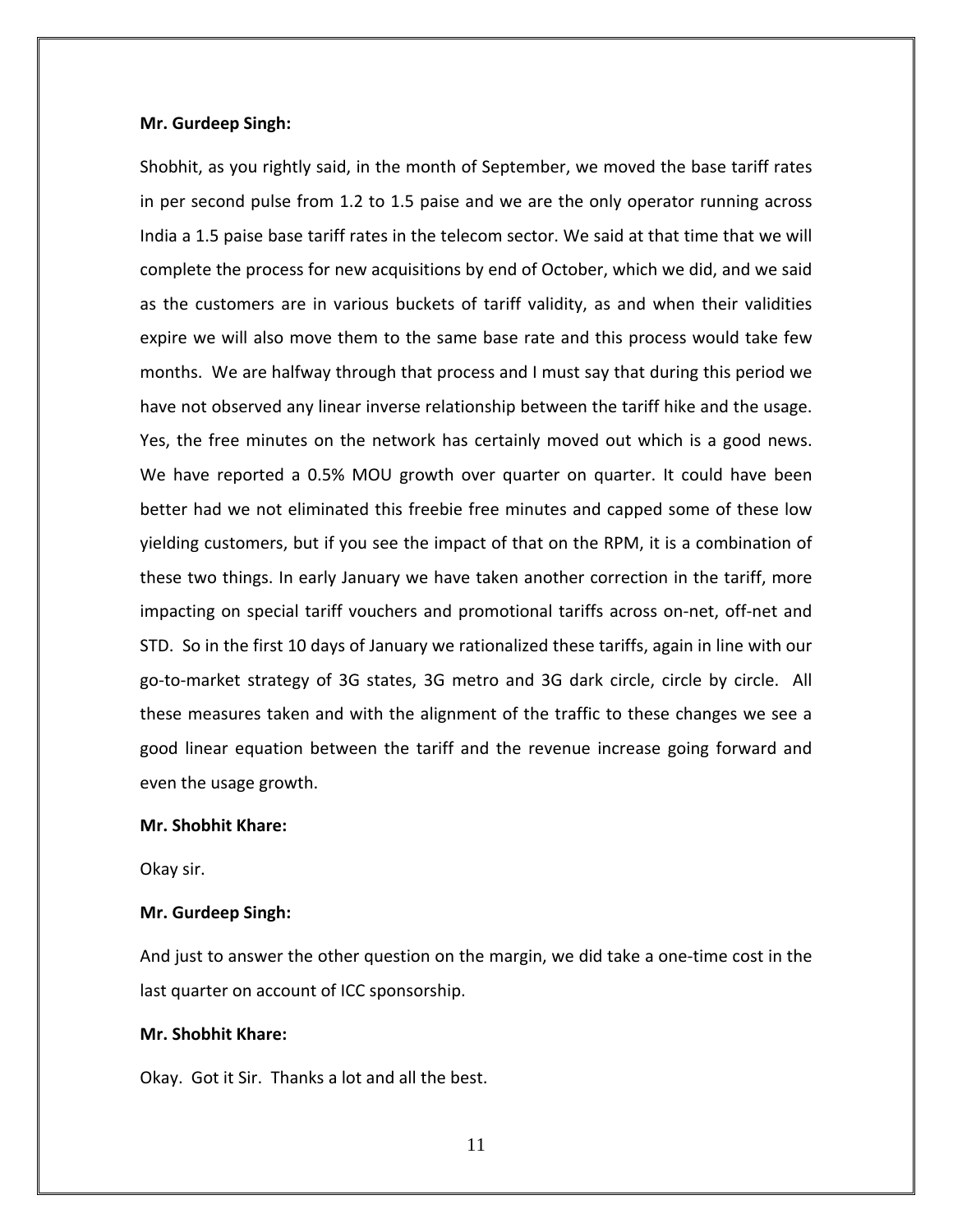#### **Mr. Gurdeep Singh:**

Thank You Shobhit.

# **Moderator:**

Thank you Sir. Next question comes from Ms. Reena Verma from Merrill Lynch. You may go ahead, madam.

# **Ms. Reena Verma:**

Hi, thank you for the call. I have two questions. One is on your tariffs, Gurdeep, if you can please give us a big picture view on how much could be the total increase in RPM post the changes in January over one or two years. Basically you know how much is the increase in RPM that we should expect from RCOM over whatever horizon you are comfortable giving us a number for? My second question is with regard to your working capital and the cash flow. In spite of very stable Capex you seem to be having a rise in net debt and there is a big bloating up in your working capital that has been happening now for a few quarters. Please can you help us understand why there is no reduction in net debt in spite of free cash flow generation?

# **Mr. Gurdeep Singh:**

Thank you Reena. I will try to attempt both the questions. First on the RPM, As I said a little while ago, there are two things happening. First is there is a virtual consolidation in the industry. Now we are moving towards a 5 Pan India scale operators. Number two, the hyper competitive phase of the telecom is behind us. Number three, for a couple of years we have been working in inverse direction to the inflationary pressures on the cost. The tariffs have been coming down while the inflationary pressures have been pushing the costs up. I think going forward as the inflationary pressures and the spectrum charges become what they are, they will have a necessary push to increase tariff, and with the virtual consolidation, there is a far more practicality of these tariff hikes getting implemented and remaining sustainable. Over a period of next 12 to 18 months, 12 months I would say rather, we do see another 2 to 3 opportunities of tariff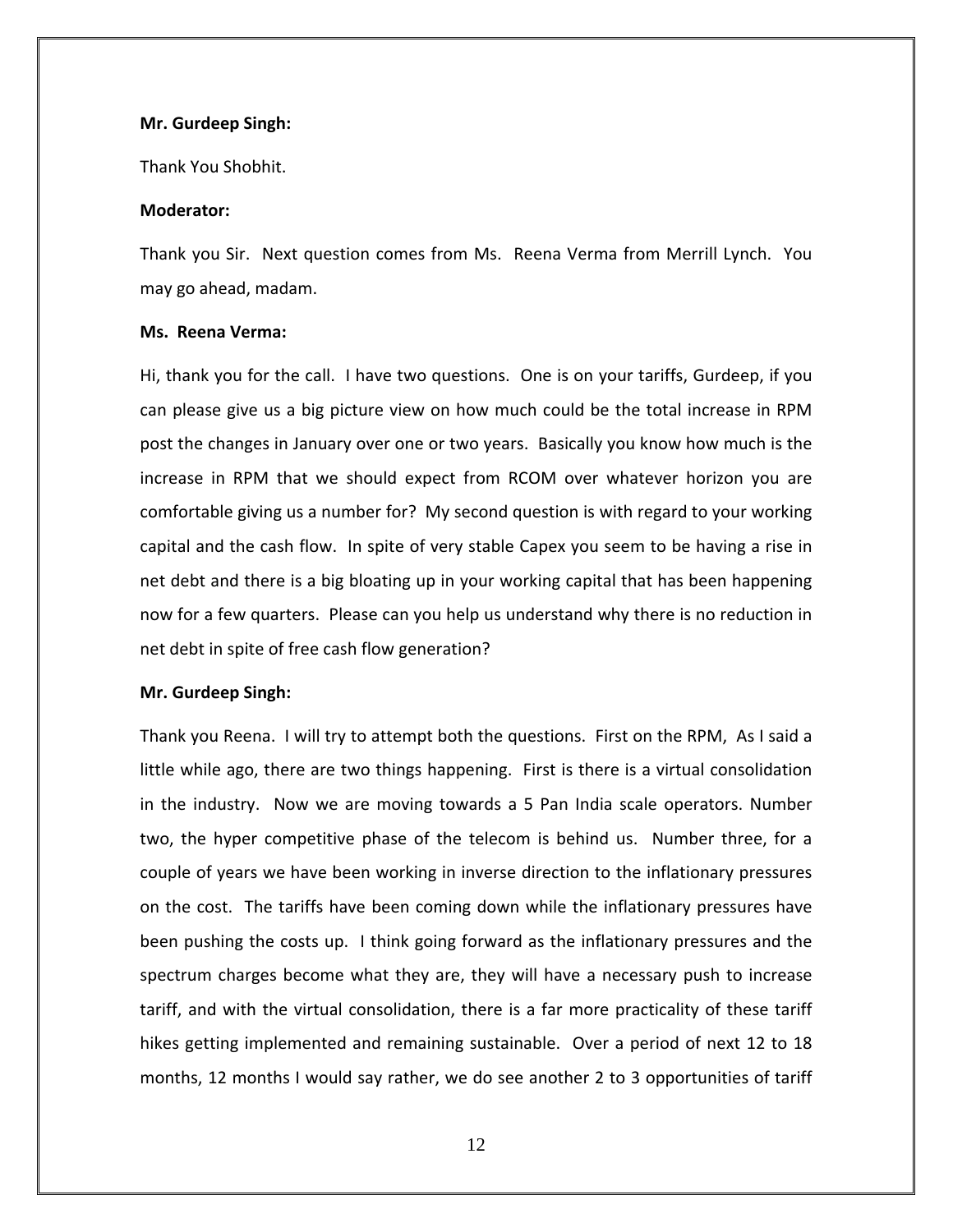hikes. In my view it can vary from company to company, but the industry can look forward to anywhere between 6 to 8 paise RPM jump in a period of next 12 to 18 months.

# **Ms. Reena Verma:**

This is including next 2 to 3 opportunities for hike?

#### **Mr. Gurdeep Singh:**

Yes, because the current opportunities in my view can yield up to 2 to 3 paise RPM increase over next 3 to 4 months or depending on who the customers are and what buckets and when do they come into the new tariff regime.

## **Ms. Reena Verma:**

Sir, on the improvement in RPM based on measures taken to date already, is there a number, how much do you expect RPM to rise based on whatever you have already done?

#### **Mr. Gurdeep Singh:**

There were two phases of our tariff implementation. First was in September‐October which we said will take 3 to 6 months. Second, we made some corrections early in the January, which again are on the special tariff vouchers, and the consumer as and when they come back to recharge on those special vouchers, there will be an impact on the tariff. I think over the next two quarters or so we should see anywhere between 2 to 3 paise RPM improvement.

#### **Ms. Reena Verma:**

Okay thank you.

#### **Mr. Gurdeep Singh:**

Coming to your question on the increase in the net debt and working capital requirements I am going to ask my colleague Arvind to speak.

13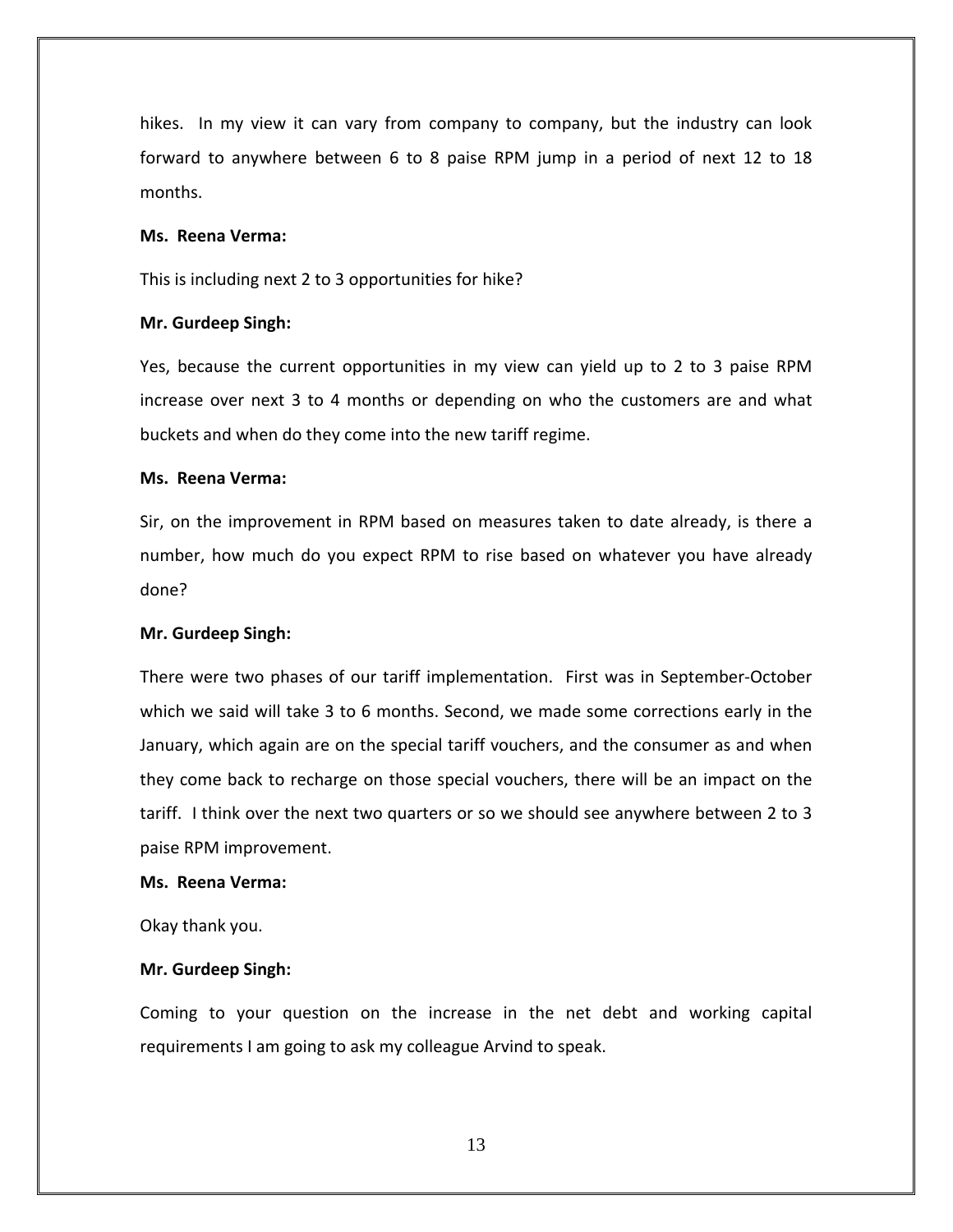# **Mr. Arvind Narang:**

Reena, we have done refinancing of a foreign currency loan with a long‐term rupee loan and the gross debt has increased by about Rs. 477 crores. Correspondingly there is a marginal increase in net finance charges by around Rs. 12 crores. However, subsequent to our refinancing actually now as in January, we have repaid that and the debt is actually down by around Rs. 1,000 crores.

# **Ms. Reena Verma:**

Okay.

# **Mr. Arvind Narang:**

There is a movement in working capital largely on account of current liabilities which has increased on account of notional provision of exchange fluctuation. Excluding the foreign exchange movement, the current liabilities have reduced by Rs. 600 crores, hence working capital has increased.

# **Ms. Reena Verma:**

What is the loans and advance increase of around Rs. 650 crores this quarter?

#### **Mr. Arvind Narang:**

These are basically against the notional increase mainly due to movement in the foreign currency. Also, there is an increase of around Rs. 150 crores due to service tax credits and related TDS and some advance to vendors.

#### **Ms. Reena Verma:**

Okay, thank you. I will come back in the queue if I have more questions.

# **Moderator:**

Thank you Madam. Next question comes from Mr. Jitender Tokas from Citi Group. You may go ahead please.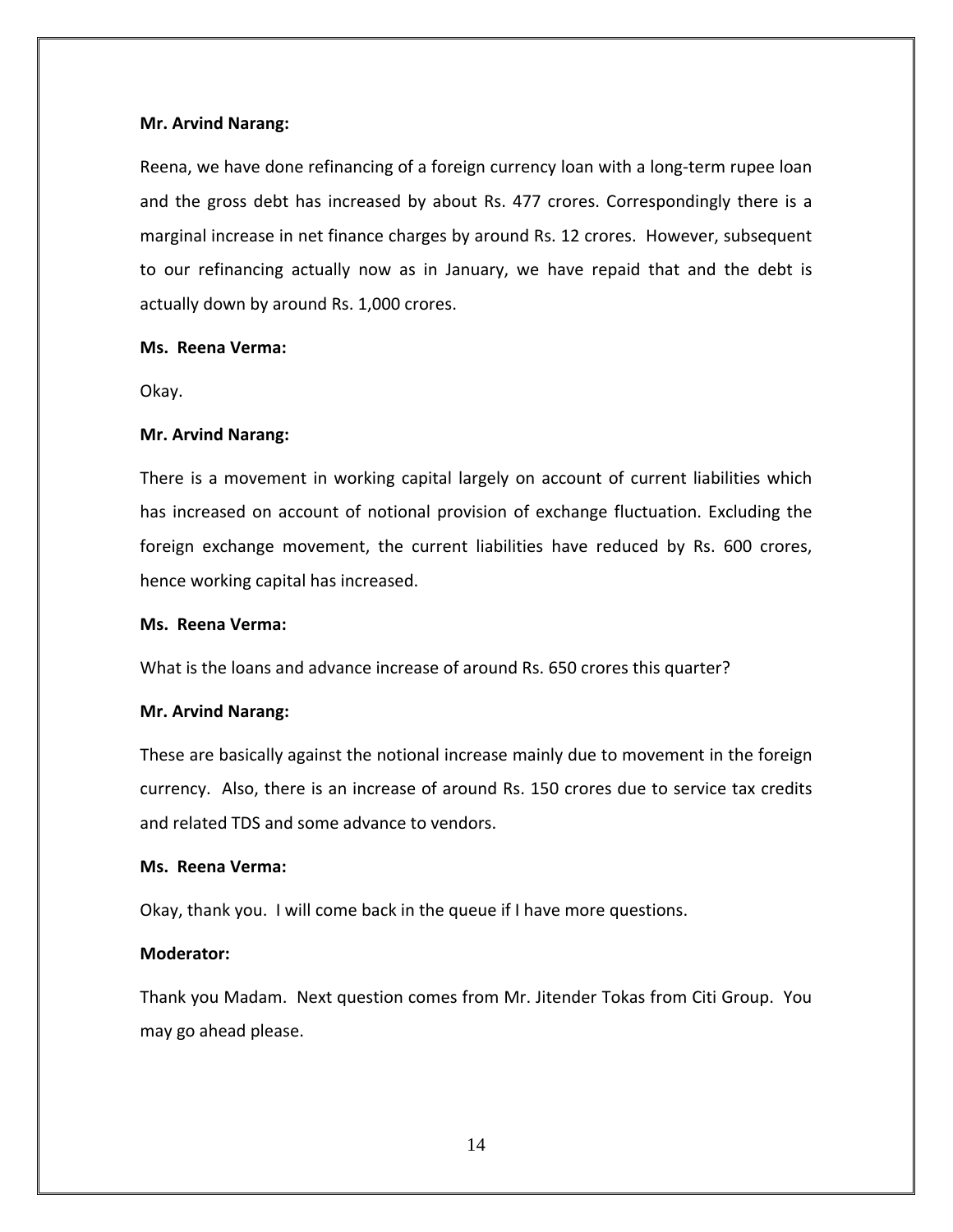#### **Mr. Jitender Tokas:**

Thank you my questions have been answered.

#### **Moderator:**

Thank you Sir. Next question comes from Mr. Rajiv Sharma from HSBC Securities. You may go ahead please.

#### **Mr. Rajiv Sharma:**

Yes, Hi, thanks for the opportunity and congratulations on an operationally good quarter. I have couple of questions. First, if you can help us understand the financial benefits of this network deal with Alcatel‐Lucent as to, how will it impact your EBITDA going forward? Second is, did you say that the tariff hikes which you have taken around September will result in 2 to 3 paise improvement in RPM over the next 3 to 6 months as I guess I just missed a little bit on this. And third, there looks to be an encouraging trend that your post‐paid base is inching up marginally. So if you can just help us understand what is happening there?

#### **Mr. Gurdeep Singh:**

Okay. First I will deal with the network outsourcing deal question. Well, Rajiv, thanks for being on the call. The network outsourcing that we did was India's first of its own kind, an integrated end-to-end managed service outsourcing, including wireline, wireless, fiber and utility. The benefit that we see out of this outsourcing is not only cost reduction but actually the cost effectiveness. What happens is when all the elements in the network clearly talk to each other seamlessly, you can easily transport at a quick speed from the time that you want to go to the site to the time when you land or when you want to download. So I think harmonizing of each of the boxes which have interdependencies when they play on the network device giving it to one vendor makes our life far more comfortable in enhancing customer experience. Now that has got its own impact on the business which is difficult to quantify in terms of better experience but it leads to better revenue opportunities, better stickiness, lower churn, lower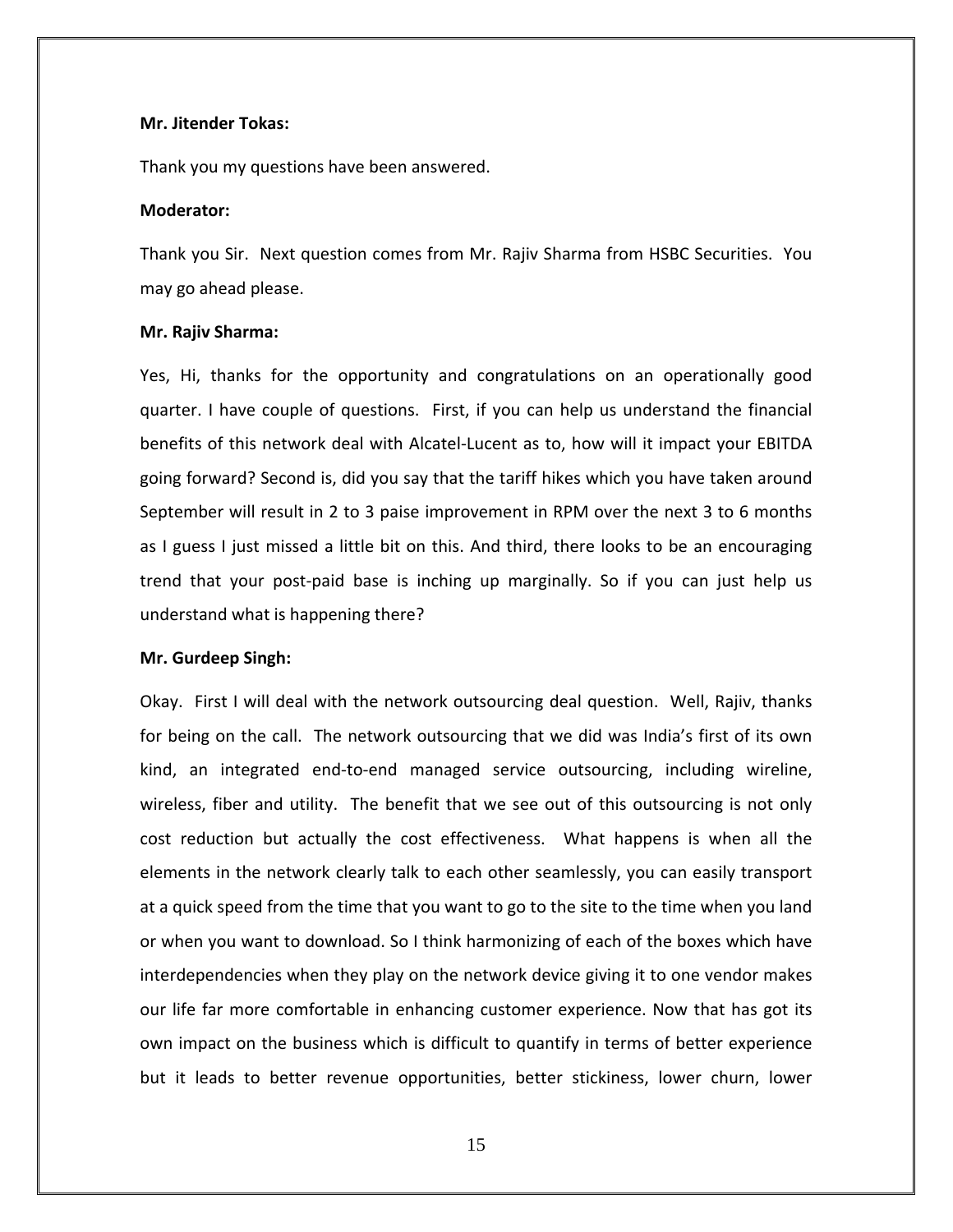pressure on the costs, hence lower SG&A expenses. So that is one side of the business. The other side is coupled with this and all the efforts that we are making in terms of improving our utilities and lowering the cost on the fuel and the power side. We aim to reduce our network cost anywhere between 8 to 10% lower than what it is. So that is from the network side.

On the RPM side, yes I did say that all the changes that we have done in the September and the changes that we have undertaken in this early January over the next two quarters you should see a RPM increase of 2 to 3 paise is our estimate having taken into account the kind of traffic linearity it has had from our past experience.

Third, yes, the news on the post‐paid is a little encouraging, the reason being for the last 3 or 4 months, we have been consistently focusing on the top 25 cities in India to improve our postpaid market share now that our GSM networks are stabilizing. In line with that we had also launched unlimited postpaid plans and the all share plan which is very unique in India and probably third globally. Our objective is to continue to gain disruptive share in the postpaid business, because this market has hitherto been remained with the three incumbent players and we will continue to be a challenger in the postpaid business.

#### **Mr. Rajiv Sharma:**

Right Sir. Thanks for the answers, just a couple of follow‐up questions, first being on the subscriber acquisition cost. There is some rationality which is coming in. Can you quantify what kind of commissions are there today just an average number, so if it was Rs. 130, what if it is coming down to, which will help us better understand the magnitude of this lower commission. Second is, market is still having players like Uninor, Aircel and Docomo. I agree with you that an increase of 6 to 8 paise will be something which is feasible, but do you think the market structure will prevent a 3 to 4 paise increase and we will see another kind of tariff hike. What are your thoughts around that?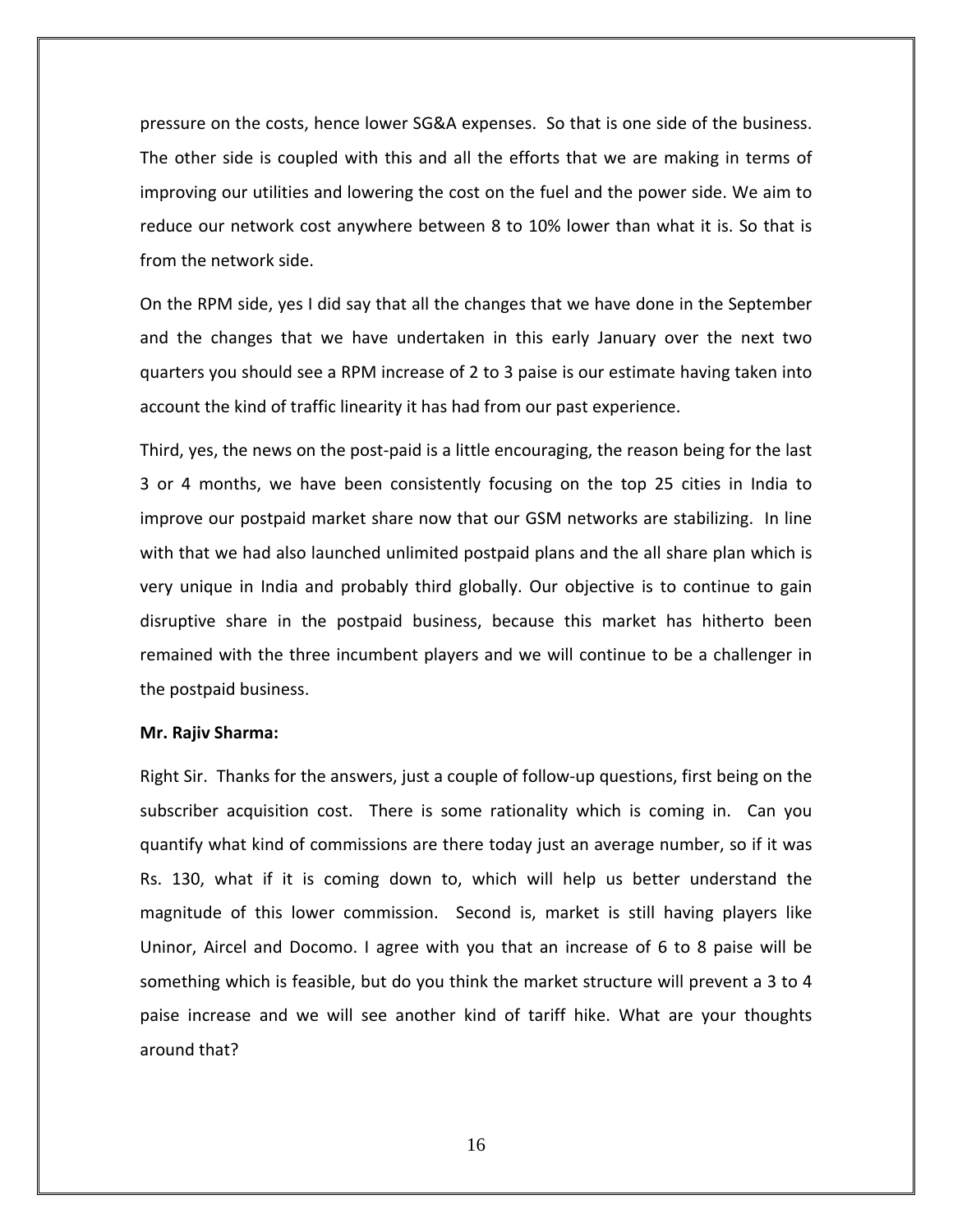#### **Mr. Gurdeep Singh:**

Okay, let me talk about the lower commission. I think the 9/11 (September 2011) DOT cap regulation changes has dramatically brought down the number of acquisitions in the prepaid segments. Prepaid acquisition is now seemingly becoming like a postpaid, number one. Number two, the people who used to convert a recharge opportunity into a SIM card have gone out of the system and hence the duel or triple SIM holders are declining. This is to summarize and say that your really unique users who are coming on the network continue to be the same, however, the customers who are moving between one network to another is sharply declining. What it means is that the gross acquisitions in the market will fall and may settle at somewhere around 50 to 60% of what we were doing earlier, but the cost per acquisition may go up slightly from what we were doing earlier as the quality of acquisition improves dramatically and in turn with that your churn in the month 2 and month 3 of the acquisition drops dramatically and your retention improves significantly. So I think we need to take the entire cost to serve as an end-to-end rather than taking a one-sided view. And secondly, on your question on Uninor, Docomo, etc., well, Uninor is now a 6 circle operation, and Docomo as we know, that they have already given up 3 circles in the CDMA. The intensity on the market today versus a hyper competitive stage is different. Today, even the players who want to remain as regional or semi-regional also have the new spectrum cost to be paid, and they are already out of their 2 to 3 years of the entry strategy. So, I think there will be a greater sense and sensibility across all operators and we believe the price hike story is less likely to be derailed by the small players and by creating skirmishes on the street. Hence we see a good opportunity of sustainability of tariff hikes.

#### **Mr. Rajiv Sharma:**

Thank you very much sir and all the best for the coming quarters.

#### **Moderator:**

Thank you Sir. Next question comes from Mr. Srinivas Rao from Deutsche Bank. You may go ahead please.

17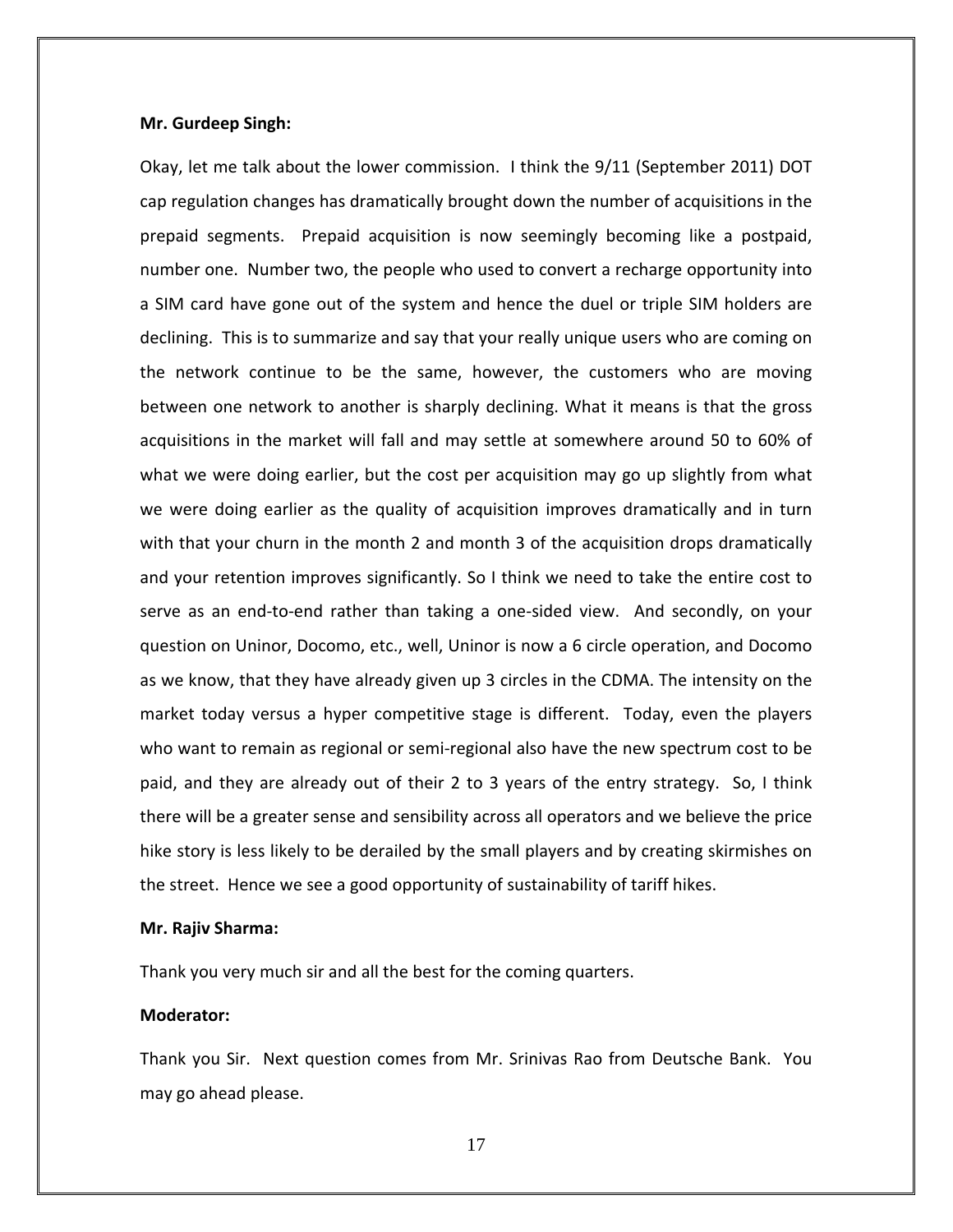#### **Mr. Srinivas Rao:**

Yes, hi sir, thank you. I have two questions. The first, your Capex has been lower than the industry both in terms of percentage of sales and the absolute number. Any light on where the Capex spend is going, what is the level of maintenance Capex and where is the rest of the Capex going. And second, when do we expect as we mentioned in terms of the distribution side to start making an impact say potentially on your incremental revenue share?

#### **Mr. Arvind Narang:**

Yes, thank you. Srinivas we have given the guidance of Rs. 1,500 crores for the current financial year because RCOM has already pre‐invested and future proofed the network, making it's network – 'Ready for the internet'. We have already significantly invested on the transport and backhaul side, which is highly capital intensive. Just to give you a perspective, it is not only fiber and execution issue or timeline issue, it is also the right of way costs which have gone up significantly especially in those cities or urban centers where the data really matters. For a fiber cost of Rs. 5 to Rs. 6 lakhs a kilometer, the right of way can be as high as Rs. 1 crore a kilometer in main cities, so you can imagine the execution and the capex which would be required for any operator to now make those investments. RCOM has done these investments earlier hence does not have to make this capex now, and we are already ahead of others as far as the readiness on the data capability on network is concerned.

#### **Mr. Srinivas Rao:**

Fair enough, this is helpful.

#### **Mr. Gurdeep Singh:**

Coming to your another question, I think we strongly believe that we are below our fair share and to increase it we have undertaken a lot of activities and one of them prime identified was the go-to-market strategy in-line with our spectrum strength and thereby aligning the quality of distribution and the reach of distribution. I think our objective is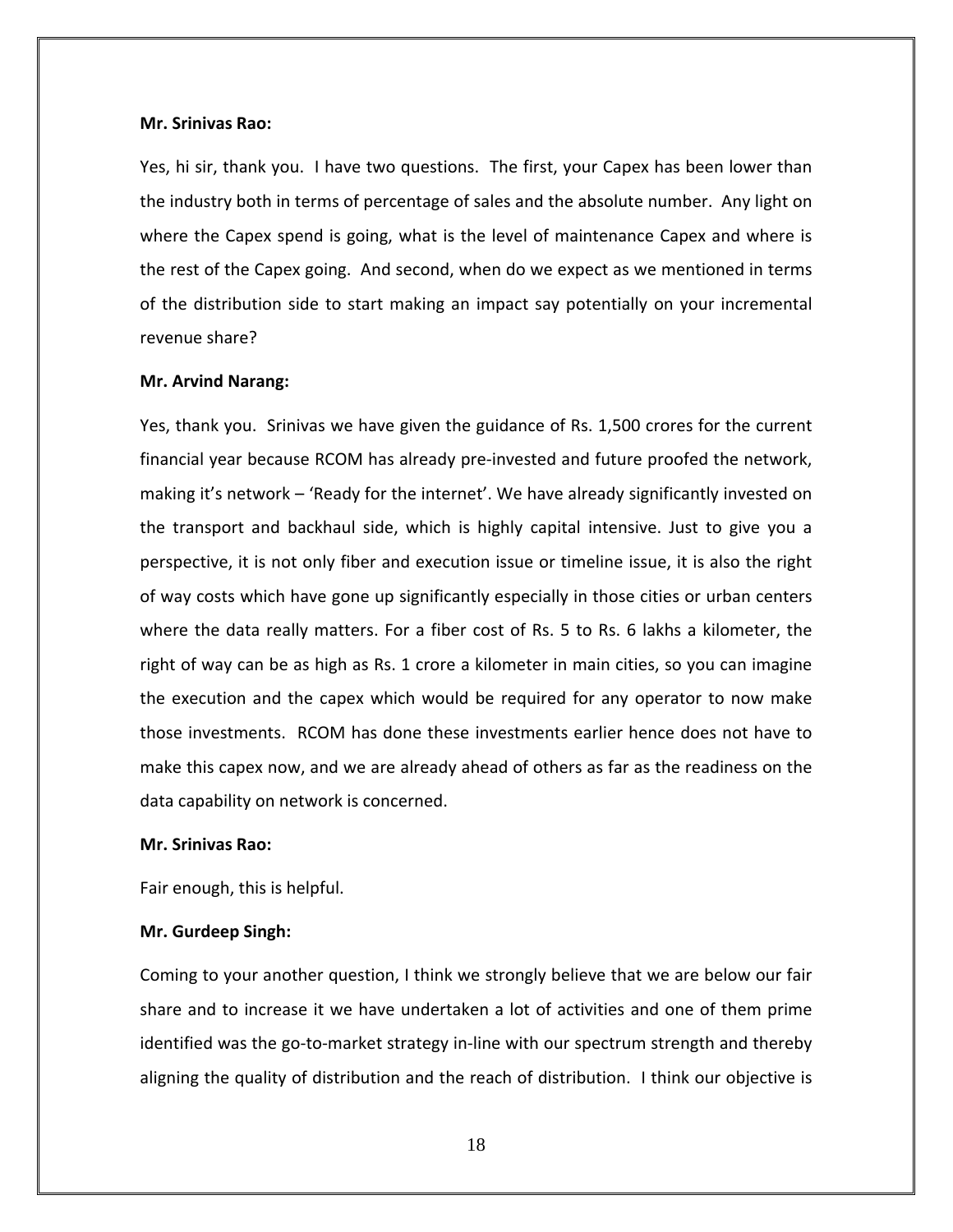to perform much higher than our share today and gain incremental revenue share which is closer to our fair share. So, yes, it will have an impact on improving our incremental revenue market share as we go forward.

# **Mr. Srinivas Rao:**

Fair enough sir, this is helpful.

#### **Mr. Gurdeep Singh:**

Thank you, it is a pleasure.

#### **Moderator:**

Thank you Sir. Next question comes from Mr. G.V. Giri from IIFL. You may go ahead please.

# **Mr. G.V. Giri:**

Hi, thanks for the call. I have two questions, One, your access charges remain high for the second consecutive quarter. Last quarter you had said that there was one‐off impact, and was there something this quarter also which is one off or are we settling at this level generically? Second question is that your minority interest fell q‐o‐q from Rs. 30 crores in second quarter to Rs. 10 crores in the third quarter, so why should it fall so sharply?

#### **Mr. Arvind Narang:**

Regarding your question on access charges, they have increased by around Rs. 45 crores. This is for two reasons, one, there is a modest increase of around Rs. 12 crores due to increase in the off‐net call, and the second is in line with the previous quarter regarding some reconciliation which is pending and being done on IUC with other operators.

Regarding your second question on minority interest which has reduced from Rs. 30 crores to Rs. 10 crores, it is basically because of the reduced profitability in the subsidiary company, Reliance Infratel. Reliance Infratel is now following the industry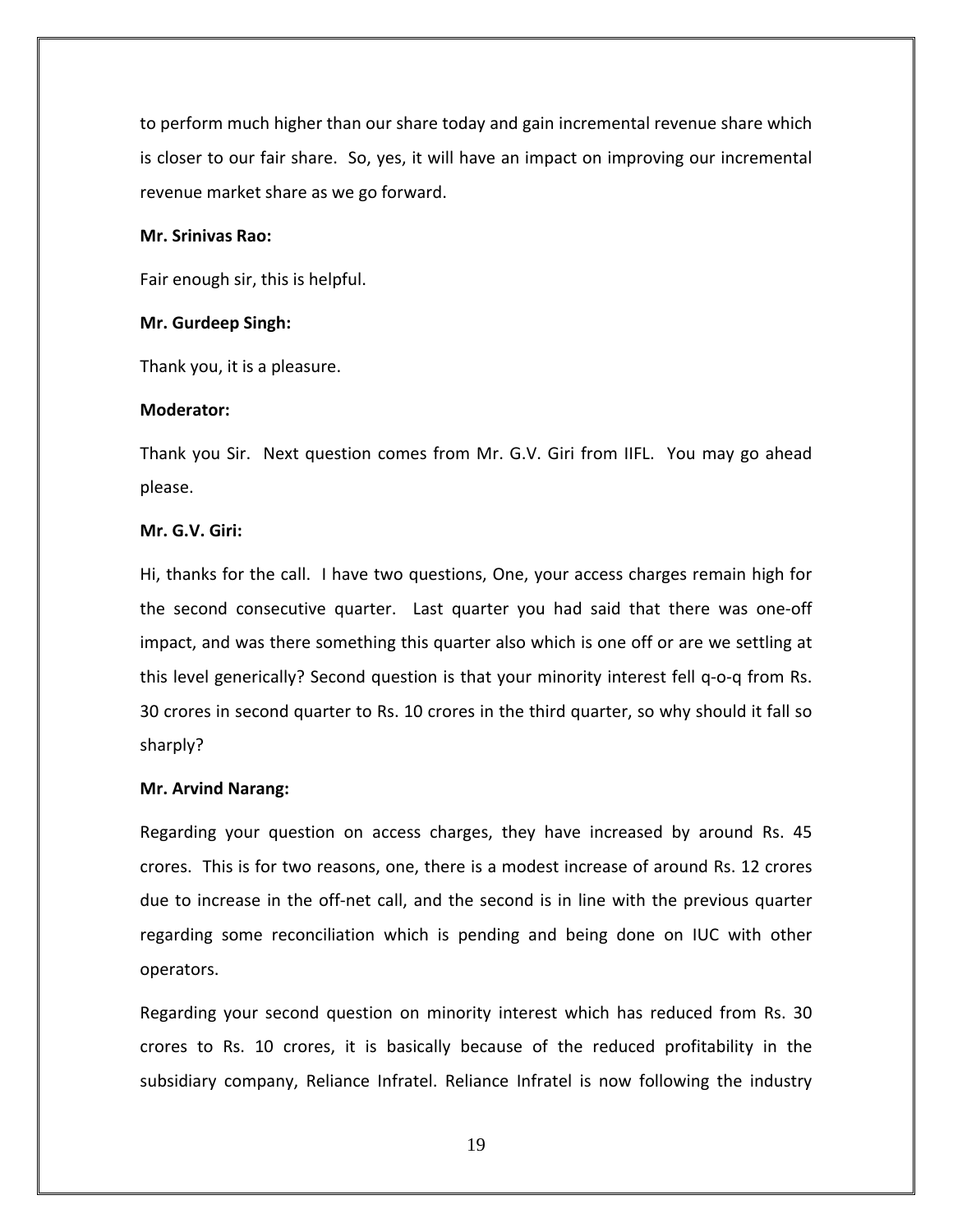practice of booking the costs such as insurance, security, etc. and not getting them reimbursed by the tenants. As a result, profitability of Reliance Infratel was impacted hence the minority interest decreased.

# **Mr. G.V. Giri:**

Okay, understood, thanks a lot.

# **Moderator:**

Thank you Sir. Next question comes from Mr. Piyush Choudhary from CIMB. You may go ahead please.

# **Mr. Piyush Choudhary:**

Hi, thanks for the call and opportunity. Two questions from my side. Firstly, on the minutes volume, what proportion of your minutes volume is derived from the special tariff vouchers for the company and is there any estimate for the industry that would be helpful. And secondly on the regulatory side, there has been a demand raised from DOT on one‐time fees. So, what is the amount raised on RCOM and has the company paid the same amount or is it contesting?

#### **Mr. Gurdeep Singh:**

Okay, thanks Piyush. First of all, the consumers using promotional pack varies from circle to circle and also varies with respect to the stage of the business you are at. I would say for the RCOM it is anywhere between 30‐60% across the various type of circles. Number two, regarding the one time spectrum fees, currently we have received the one‐time charge DOT demand note for GSM only that too only for Bihar circle where we hold more than 6.2MHz of spectrum. Including us all the industry bodies have consistently maintained that the contractual spectrum obligation is 6.2MHz in GSM and 5MHz in CDMA. So, we will continue to evaluate all our options and we will decide the next step soon.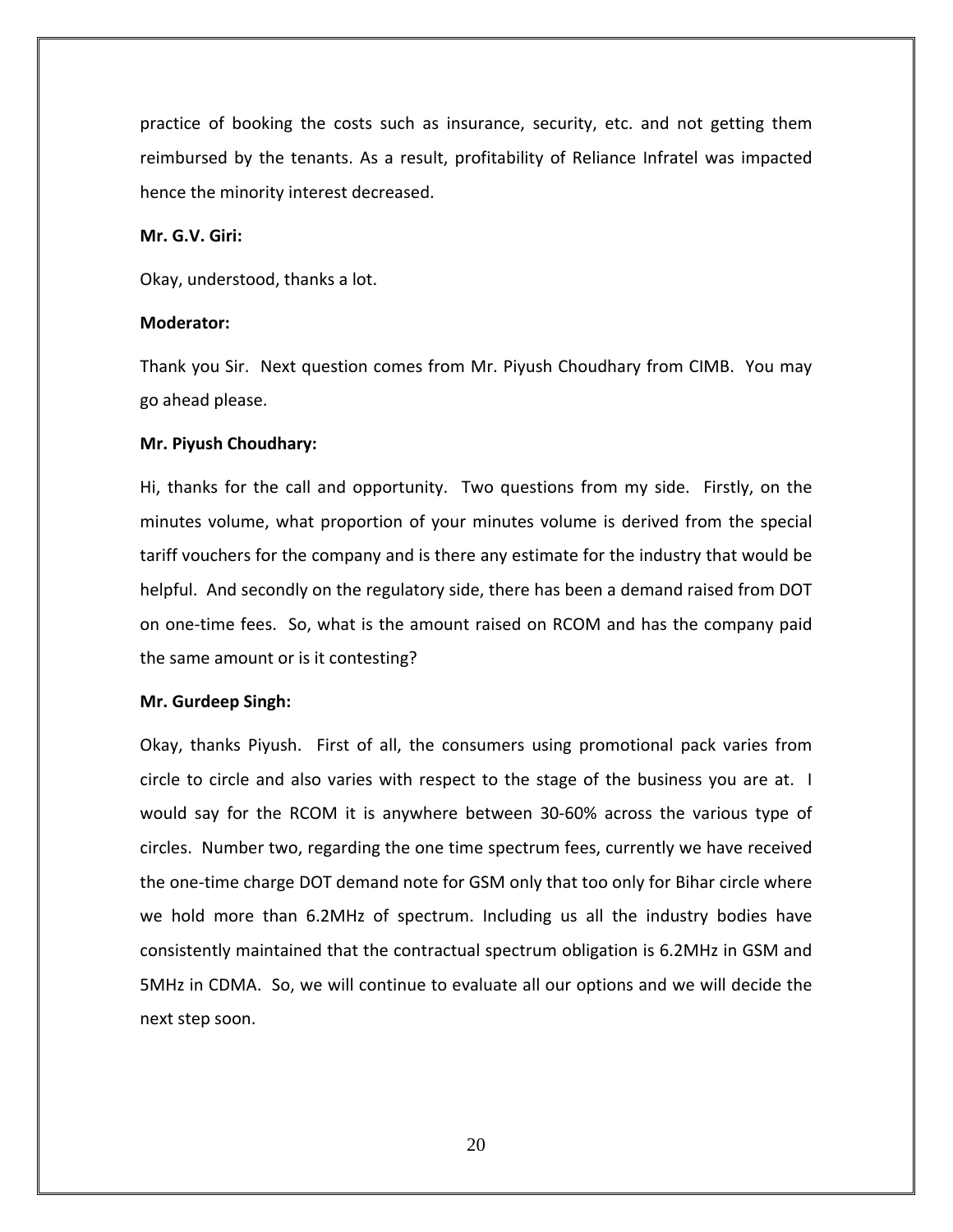# **Mr. Piyush Choudhary:**

Okay, sir, so on this issue on one‐time fee has the company gone and contested at this point in time?

# **Mr. Gurdeep Singh:**

We are currently evaluating, it is not frozen on our action going forward.

# **Mr. Piyush Choudhary:**

Okay, and just a follow up on that promotion pack, any color on the industry estimate, what would be the industry volume in the promotional packs?

# **Mr. Gurdeep Singh:**

I would say it depends on the stage of the business and the percentage share that you hold in the market. As I said for us it varies anywhere between 30‐60%, so may be the others could be on a higher side of the same, may be on a 50‐70% bracket. It just depends on your stage of business and the mix of your customer.

# **Mr. Piyush Choudhary:**

Sure, thanks a lot, and good luck.

# **Mr. Gurdeep Singh:**

Thank you.

# **Moderator:**

Thank you Sir. Next question comes from Mr. Samir Tulshan from JM Finance. You may go ahead please.

# **Mr. Samir Tulshan:**

Yes, thanks for the opportunity. I have two questions. Question number one is what percentage of your non‐voice revenues would be pure mobile 2G plus 3G data revenues, like the same as being shared by other telcos also. And the second question is a follow‐ up on the access cost. While you have pointed that increase in access cost has been due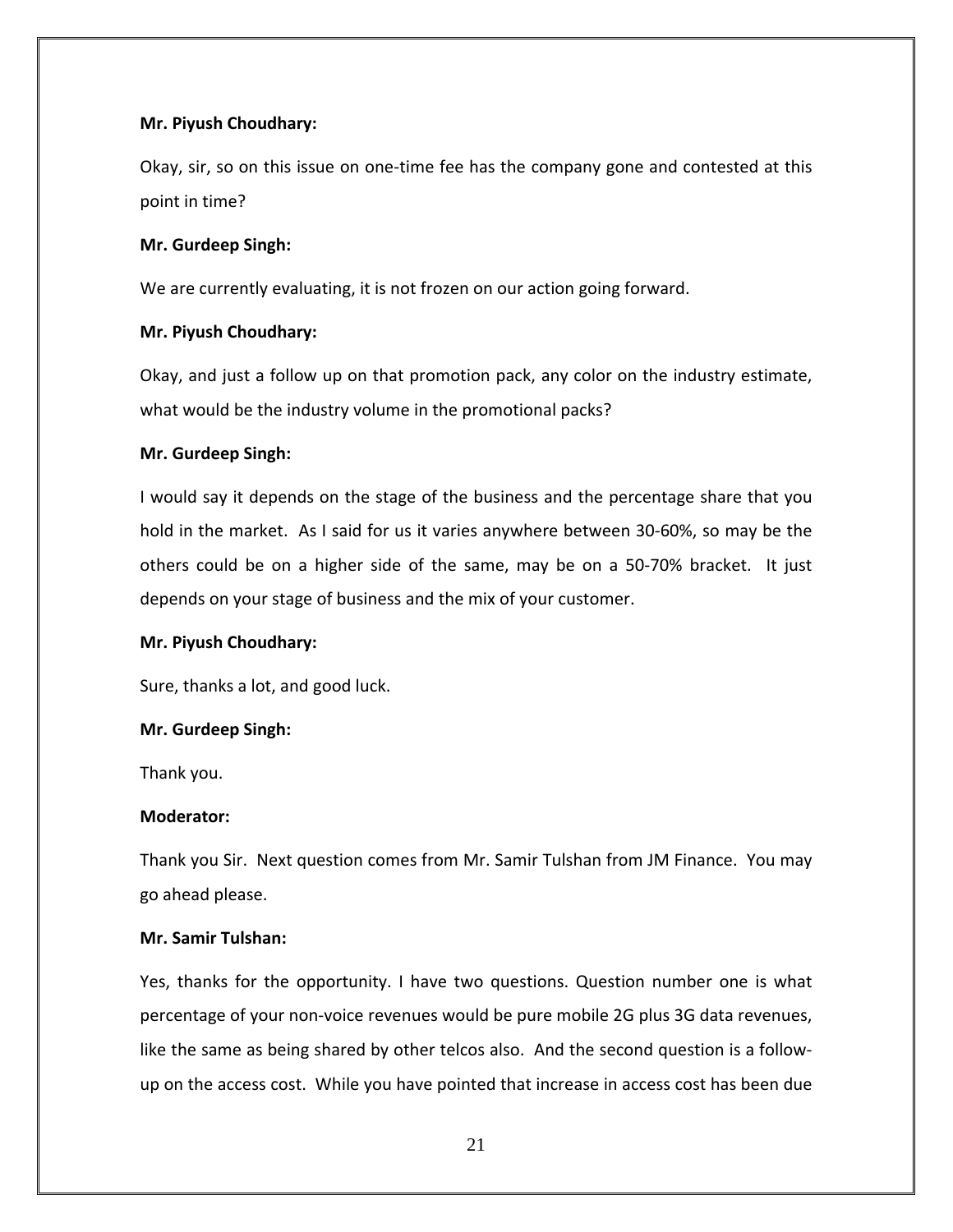to increase in off‐net calls and the settlement going on with other operators, like these were the only reasons due to which the access cost on a q-o-q basis have risen by 6.8% while the traffic is only up by 0.5%?

# **Mr. Gurdeep Singh:**

Thanks, I will attempt to answer both the questions. I think on your question on the access charge, one of the reasons for the access charge improvement is the change in our call pattern. We are seeing an increase in the off net calls and which in a way is a good news because the quality of customer base is improving. So, I think over a period of time as we acquire more and more mid value postpaid customers and a high value customers, the call pattern will align and probably over the next two quarters will settle as we continue to make our efforts to get into these areas where we have been traditionally weaker.

Regarding your other question, all I can say at this moment and which we have been consistent with what we have been sharing is that our non‐voice revenue is 20.9%, and considering that we are a late entrant into the GSM pan India business, and hitherto the traditional postpaid and high value customers have been with incumbents which we are now furiously targeting, our large part of the non‐voice revenue is coming through data, this is all I can share.

#### **Mr. Samir Tulshan:**

Okay. Large part through data would mean that CDMA dongle you are saying?

#### **Mr. Gurdeep Singh:**

Yes, CDMA dongles, the data through 3G, through 2G internet, and as I said we have 6.1 million 3G users, which is highest in the industry, so I think, as our networks are 'Built for the Internet' we have a little more disproportionate share of the data revenue. So, our contribution of the non‐voice will be little more tilted towards data versus the other players.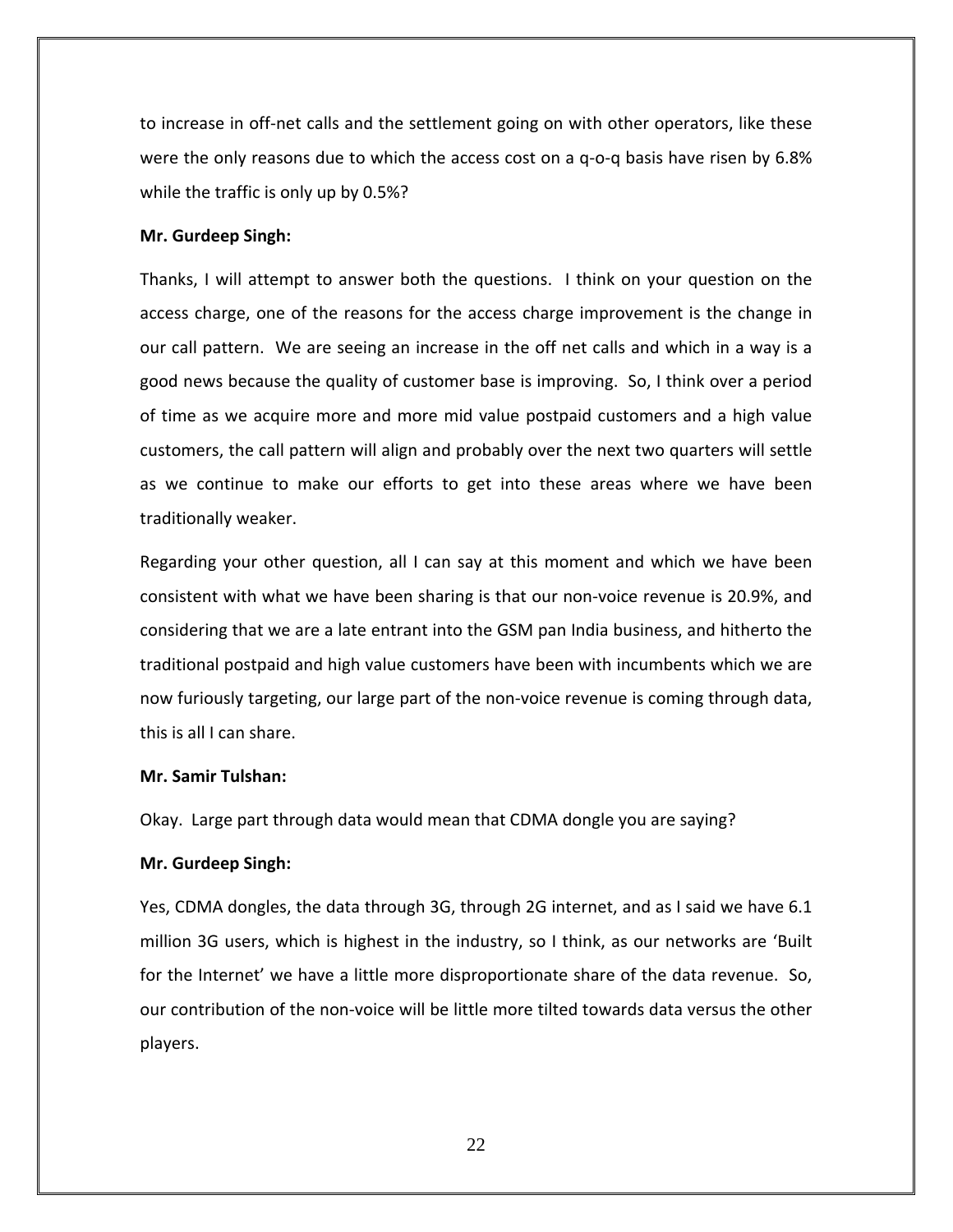#### **Mr. Samir Tulshan:**

Okay, thanks.

# **Mr. Gurdeep Singh:**

Thank you.

# **Moderator:**

Thank you Sir. Next question comes from Mr. G.V. Giri from IIFL. You may go ahead please.

# **Mr. G.V. Giri:**

Yes, thanks. Gurdeep you had said that you could expect over the next two years 6 to 8 paise increase in RPM and may be a couple of paise is already in, based on the moves made up to date. Let us say the remaining RPM increase that you spoke about can be just to talk conveniently, 5 paise, will this 5 paise be along with significant reduction in traffic or potential traffic growth or would you say that the subscriber community has sufficient spending capacity to just keep consuming the minutes that they would any way have consumed and still live with the higher RPM.

# **Mr. Gurdeep Singh:**

I will answer this in two parts. First of all, the minutes on the network today are a combination of paid at the base rate and paid at a moderate discount rates plus coming through free minutes and the promotional minutes. So, I think over a period of time what you will see is that the tariff will make sure that the usage on the network is far less discounted or less freebies driven than what it is today. That will necessarily push the RPMs up as we go forward. Now, it is just speculative at this point whether they will go up between 6 to 8 paise but the key point that you should take away is that cost pressures primarily coming because of inflation and the spectrum price rising in the future are now going to be passed on to the consumer. Hence the tariff hikes are inevitable and with the competitive intensity or the hyper phase being over, tariff hike is likely to be more sustainable.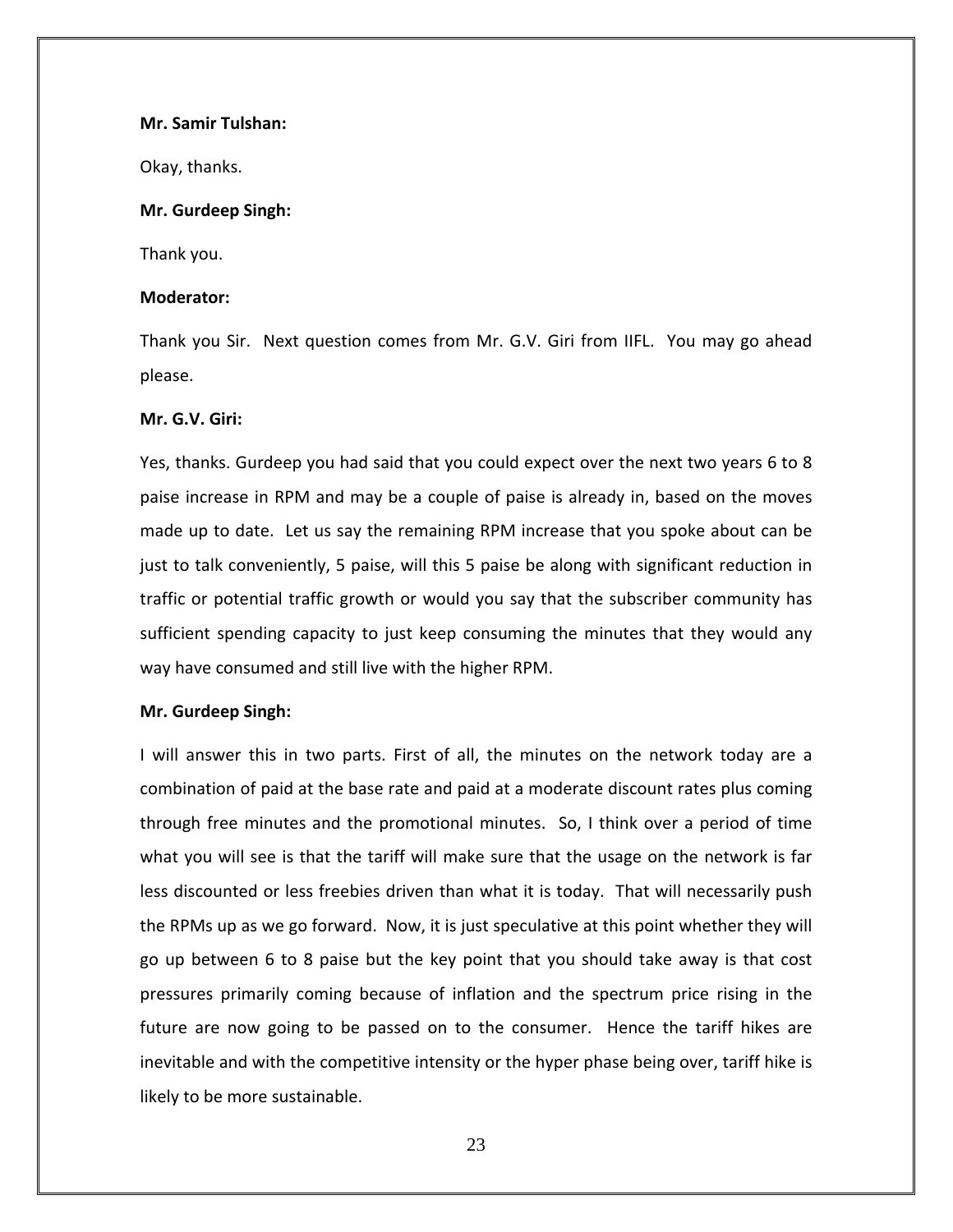#### **Mr. G.V. Giri:**

No, what I meant to say was not whether all the operators would pass it on and whether it is needed to be passed on. I meant to ask if the other constraint which is the propensity of the consumers to spend a certain amount and not more than that will be seen or will they increase their spending but keep consuming the same minutes, whether they are discounted or otherwise?

#### **Mr. Gurdeep Singh:**

Our good estimate at this point is that consumers will continue to spend on this because this is a productivity tool and it is a tool for necessity and connectivity and in India where 95% people have gone on talking only through mobile phones. So, we believe as long as you see it as a productivity and socially enhancement tool, consumers will continue to spend, and if they have been spending lesser as a part of their wallet share because of depressed pricing I think going forward they are going to rationalize to continuing to pay and hence make this tool effective for their day to day life.

### **Mr. G.V. Giri:**

But in 3Q itself in your results we have seen that traditionally 3Q versus 2Q has been a particularly strong quarter on quarter jump, and your minutes have not increased, and if it is not a company specific reason, then it should partly be attributable to some of the price hikes that you took impacting the traffic growth. So, if you consider that as a valid data point, then going forward if over the next few months or quarters, we see more number of tariff hikes, then isn't it inevitable that the consumption of minutes will come down a little bit.

#### **Mr. Gurdeep Singh:**

Okay, as I said earlier in the call that we do not see a linear inverse relationship between the tariff hike and the traffic drop. What I did say and I want to continue to emphasize that the free minutes, the heavily discounted minutes will, or the abuser from the networks will go out and we see a good possibility of them going out, hence to that

24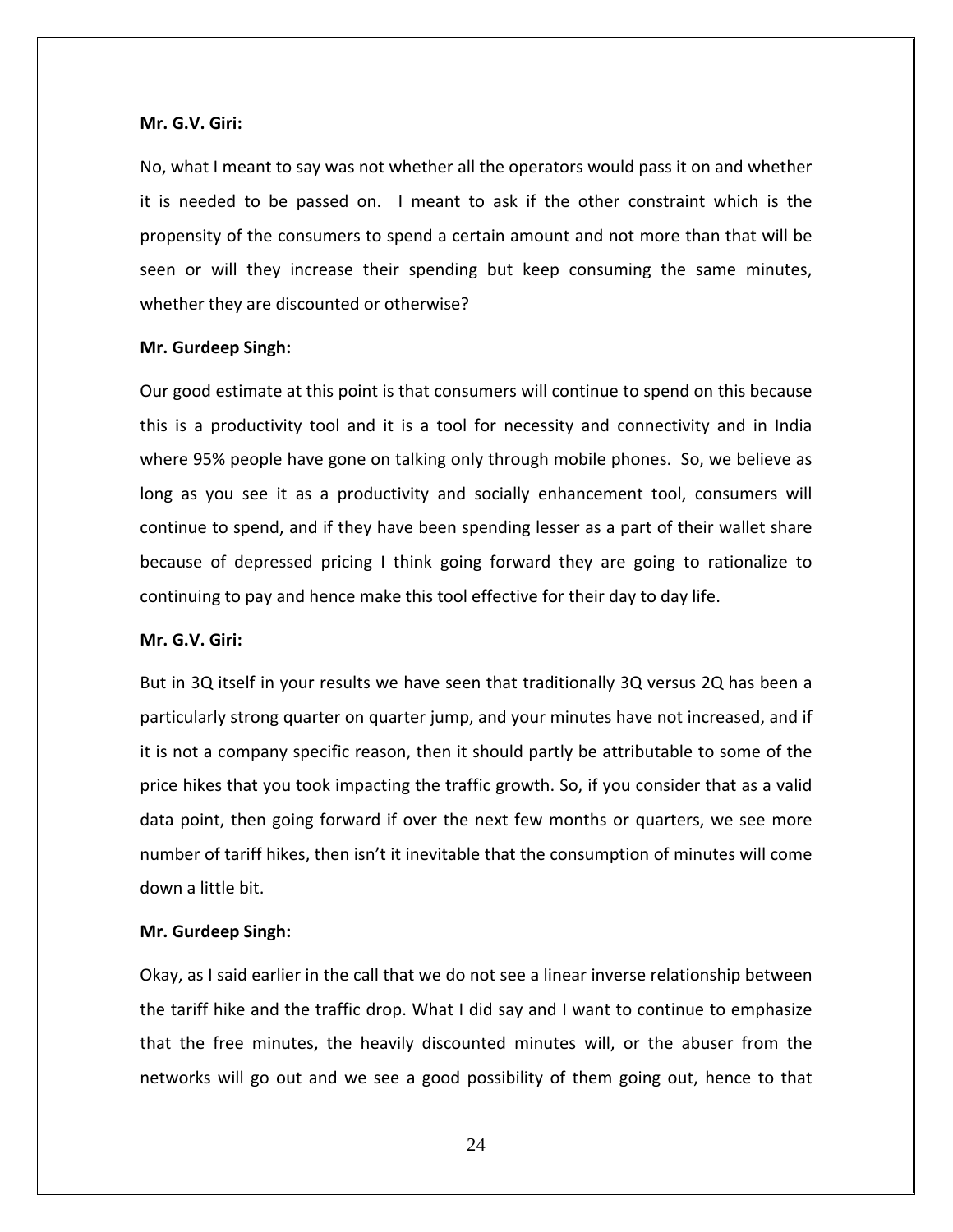extent if the traffic comes down and the RPM moves up, it is good news. I think going forward minutes of usage or let me put it the other way round, minutes of usage as a barometer of business growth was good in a hyper growth phase, but when you go towards the sensible stable market then going forward I think it is maintenance of RPM and a healthy balance with the MOU that is a better indicator. I think you need to see both in conjunction.

# **Mr. G.V. Giri:**

Right, what I am interested in is will they really spend more because you have hiked the prices more?

#### **Mr. Gurdeep Singh:**

Answer is yes, they will. I think they will. I need to put your question very clearly. I think they will, but having said that we will be also sensible enough to see who we are impacting and where we are impacting. I see going forward the pricing is going to be far more cost-to-serve link as long as we find that the customer is below our possible serve, we will raise tariff, and if that leads to a smaller drop in the traffic, to me it is a good news.

# **Mr. G.V. Giri:**

Right, understood, thanks a lot.

# **Moderator:**

Thank you Sir. Next question comes from Mr. Kunal Vora from BNP Paribas. You may go ahead please.

# **Mr. Kunal Vora:**

Yes, thanks for the opportunity Sir. The first question is, you mentioned that your tariffs are now the highest in the industry and you also mentioned that you are targeting subscribers aggressively. Can you help reconcile these two like, how are you targeting to gain market share when your tariffs are higher compared to competitors.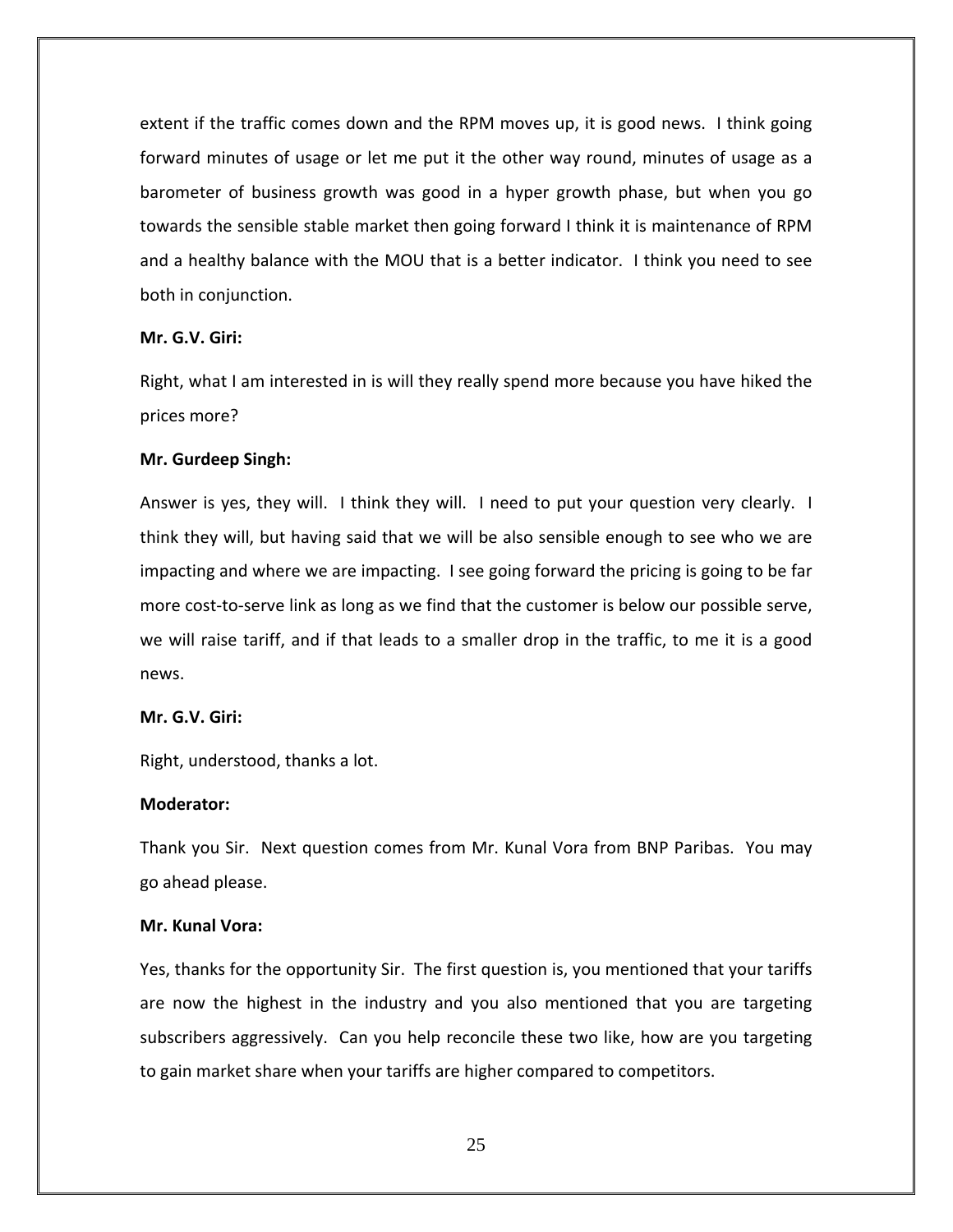#### **Mr. Gurdeep Singh:**

Okay. Thanks Kunal for being on the call and let me clarify that for you. Yes, in prepaid segment in a per second pulse, we are the only ones which have 1.5 paise as the headline tariffs across country, whereas other operators do have it but only for a few circles here and there. So, that is the prepaid segment. On the postpaid segment I said, since this revenue pie in the top 25 cities is hitherto been with the 3 top operators, it is an opportunity now that we will look at attracting to us and hence we are a challenger in that segment while not being a challenger in the prepaid segment anymore.

# **Mr. Kunal Vora:**

Sure, so aggression will be more in the postpaid market compared to the prepaid market?

#### **Mr. Gurdeep Singh:**

It will be, because our quality of customers and the mix of revenue between prepaid and postpaid coming from voice and data led rather than only data led is a little bit more skewed towards prepaid which we need to correct and given the fact that our networks are designed for internet we've got a dual technology advantage in 13 of our circles, which fundamentally includes Delhi, Mumbai and Kolkata, and in Delhi, Mumbai, and Kolkata there is no other player than Bharti, Vodafone to have 3G play, hence given 3G and HSD opportunity in Delhi, Mumbai and Kolkata and largest of the postpaid base sitting there, we see a great opportunity to arrest or get back some of the postpaid business into RCOM which will improve our top line and hence improve our margin structure as well.

# **Mr. Kunal Vora:**

Sure, okay thanks. Sir my second question is on the data devices side, what are the trends which you are seeing on smart phone penetration or data enabled devices in terms of pricing as well as adoption scenes in the market?

26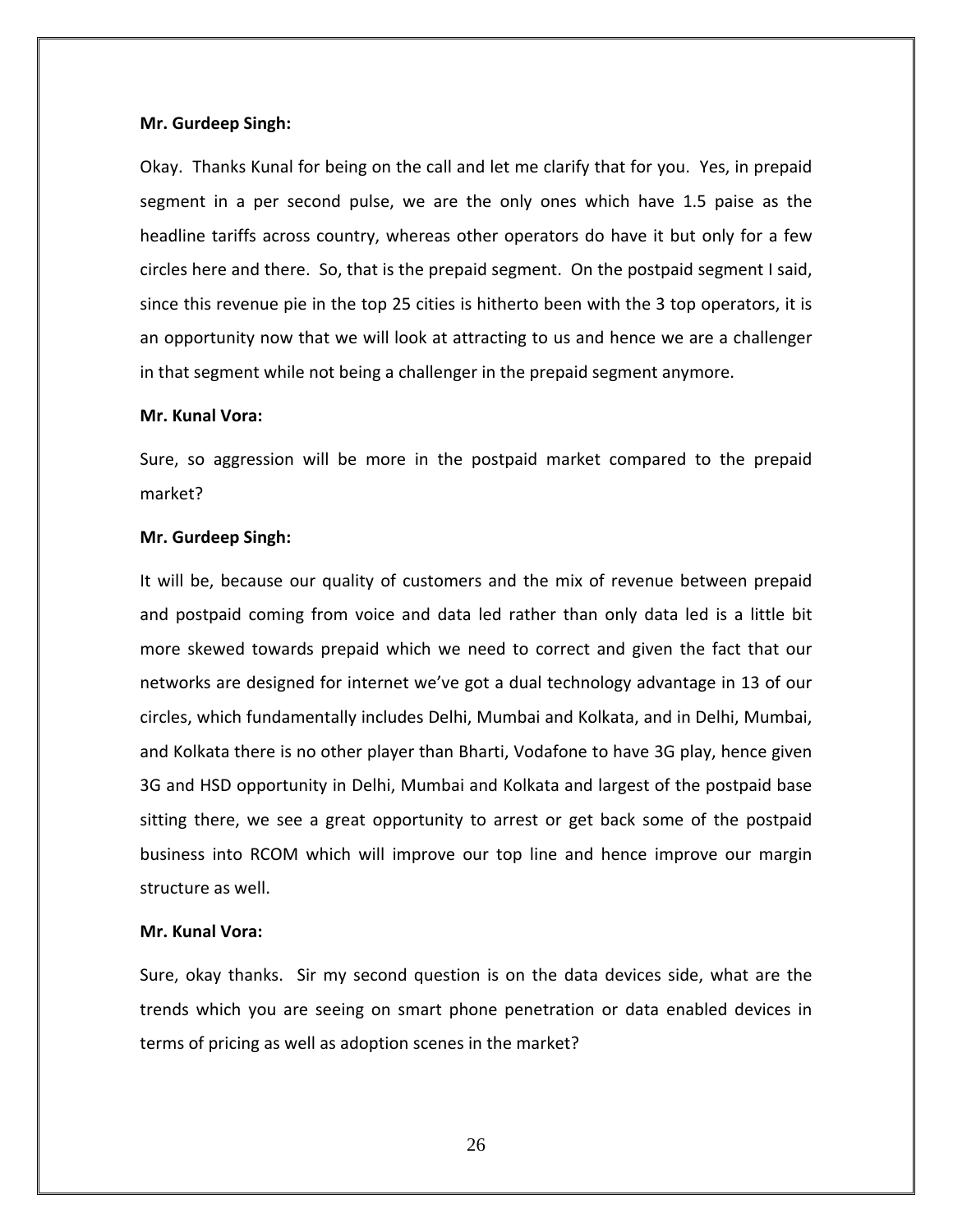#### **Mr. Gurdeep Singh:**

I am not able to share any data pertaining to RCOM at this stage, but all I can say is that market is now absorbing about 2 million smartphone sales a month which is rising at about 25% CAGR. Going forward we see over the next 2 to 3 years smartphones becoming good about 60‐70% of the monthly handset sales and improving our opportunity to bring more customers into the data consumption. Having said that, we see over a period of time, may be 3 to 4 years from now, when the non-smartphones becoming less in the choice and becoming little expensive as compared to the smartphones in the market. We believe that over the next 2 to 3 years we will see a faster adoption of smartphones in this market versus what you have seen in the last 2 years largely coming on the back of sharply dropping prices and number of choices and the models going up from the branded handset manufacturers.

#### **Mr. Kunal Vora:**

Sure, thank you sir. And my last question is on the tower side. What will be the number of own towers which RCOM has currently and if you can share some details on tower rentals.

#### **Mr. Arvind Narang:**

We have around 50,000 towers. The number of towers remains the same.

# **Mr. Kunal Vora:**

And what would be the average rental which RCOM will be paying if you can share that number?

# **Mr. Arvind Narang:**

It is in line with the market, at the same benchmark which is there for all operators.

# **Mr. Kunal Vora:**

Okay, great. Thank you Sir.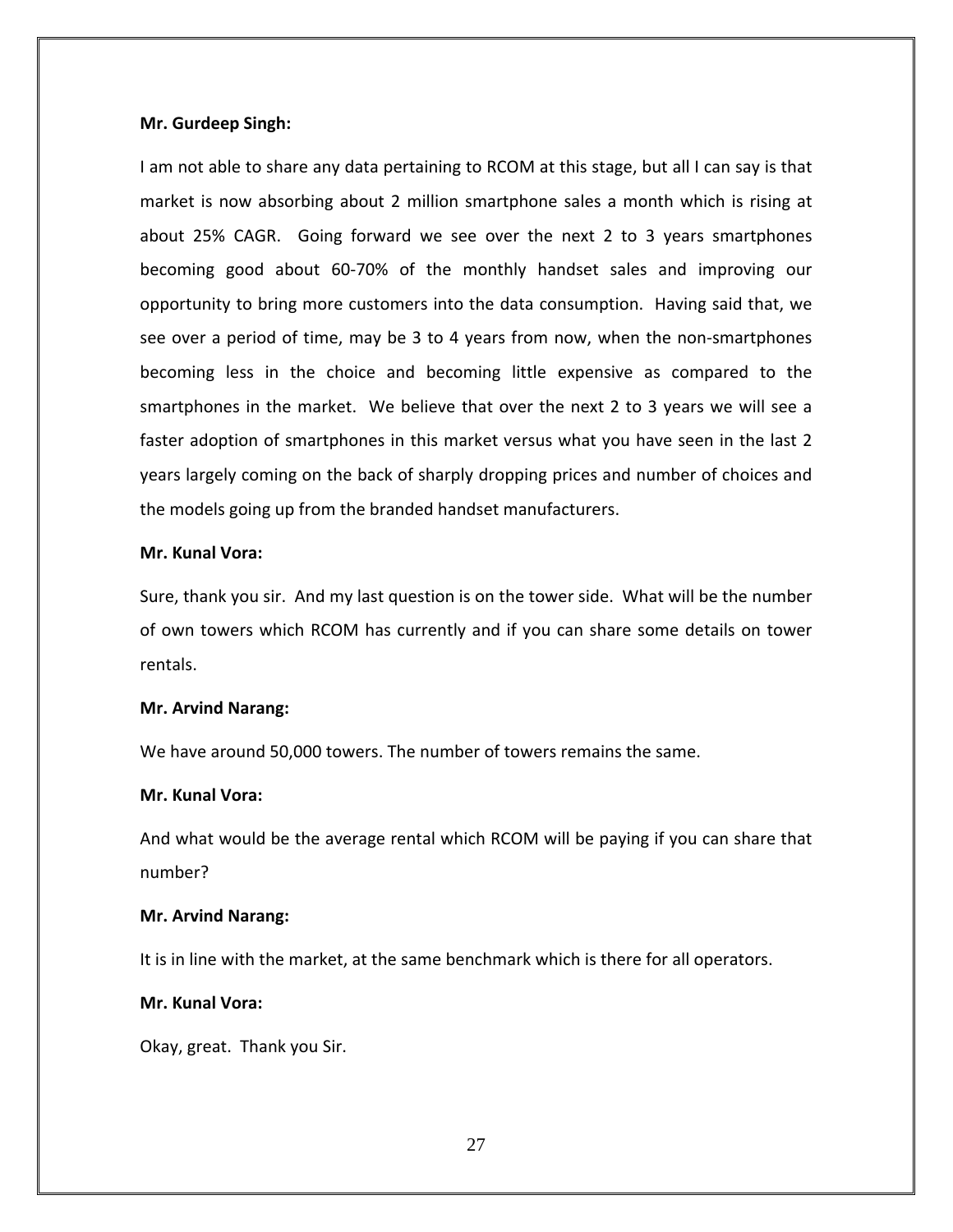# **Moderator:**

Thank you, sir. Next question comes from Mr. Rohit Dokania from B&K. You may go ahead please.

# **Mr. Rohit Dokania:**

Yes, Hi sir, Good Afternoon. Thank you for the opportunity. I just had one question. I just wanted to know what are RCOM's views on the 900MHz re‐farming and the upcoming 900MHz auction?

#### **Mr. Gurdeep Singh:**

Well, we have not firmed up any view on the 900MHz re-farming and/or likely participation, I think we will take that call closer to the auction date.

# **Mr. Rohit Dokania:**

Okay, but sir just wanted to know whether RCOM is supportive of it?

#### **Mr. Gurdeep Singh:**

If you look at our portfolio we do have 9 circles where we have 900MHz, and that re‐ farming does have an impact on us, but it is in the outer years, we are not impacted for the next 3‐4 years in this area. However, re‐farming does have a large impact on the incumbents, I think GSM incumbents have anywhere between 45‐70% of their revenue market or the leadership markets are coming under re‐farming. So, we believe while others go back to the drawing board for re‐engineering their networks, we have a great opportunity to continue to focus on the market to strengthen our execution and improve revenue market share and profitability. We will take that call when it comes closer to our re‐farming which is somewhere in the 2015 end.

# **Mr. Rohit Dokania:**

Okay. Sure, thanks a lot and wish you all the best.

# **Mr. Gurdeep Singh:**

Thank you.